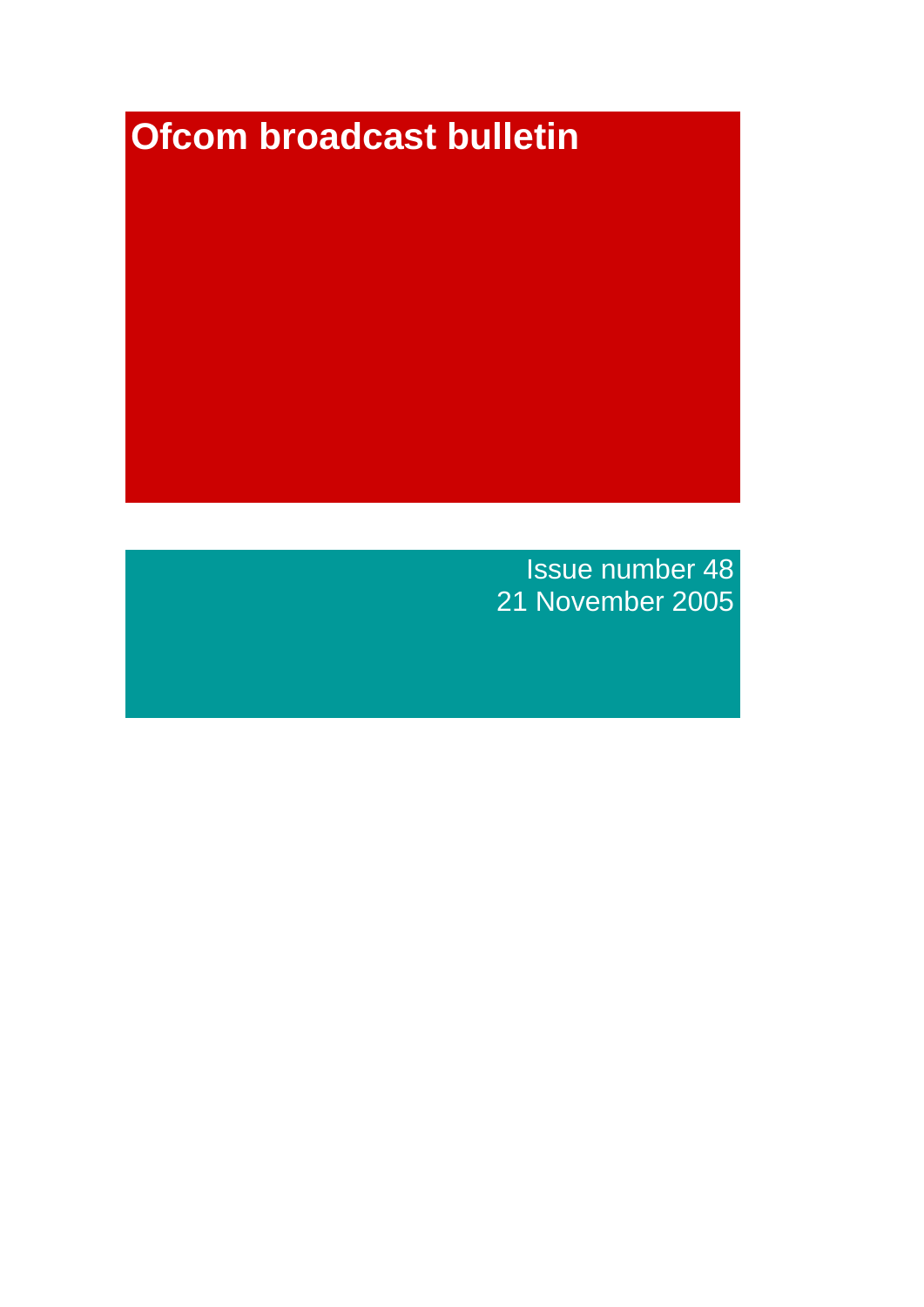Ofcom broadcast bulletin 48 21 November 2005

# **Contents**

| Introduction | 3 |
|--------------|---|
|              |   |

# **Standards cases**

| In Breach     |    |
|---------------|----|
| Resolved      | 10 |
| Not in Breach | 15 |

# **Fairness and Privacy cases**

| Upheld in Part | 19 |
|----------------|----|
| Not Upheld     | 33 |

| Other programmes not in breach/outside remit | 38 |
|----------------------------------------------|----|
|----------------------------------------------|----|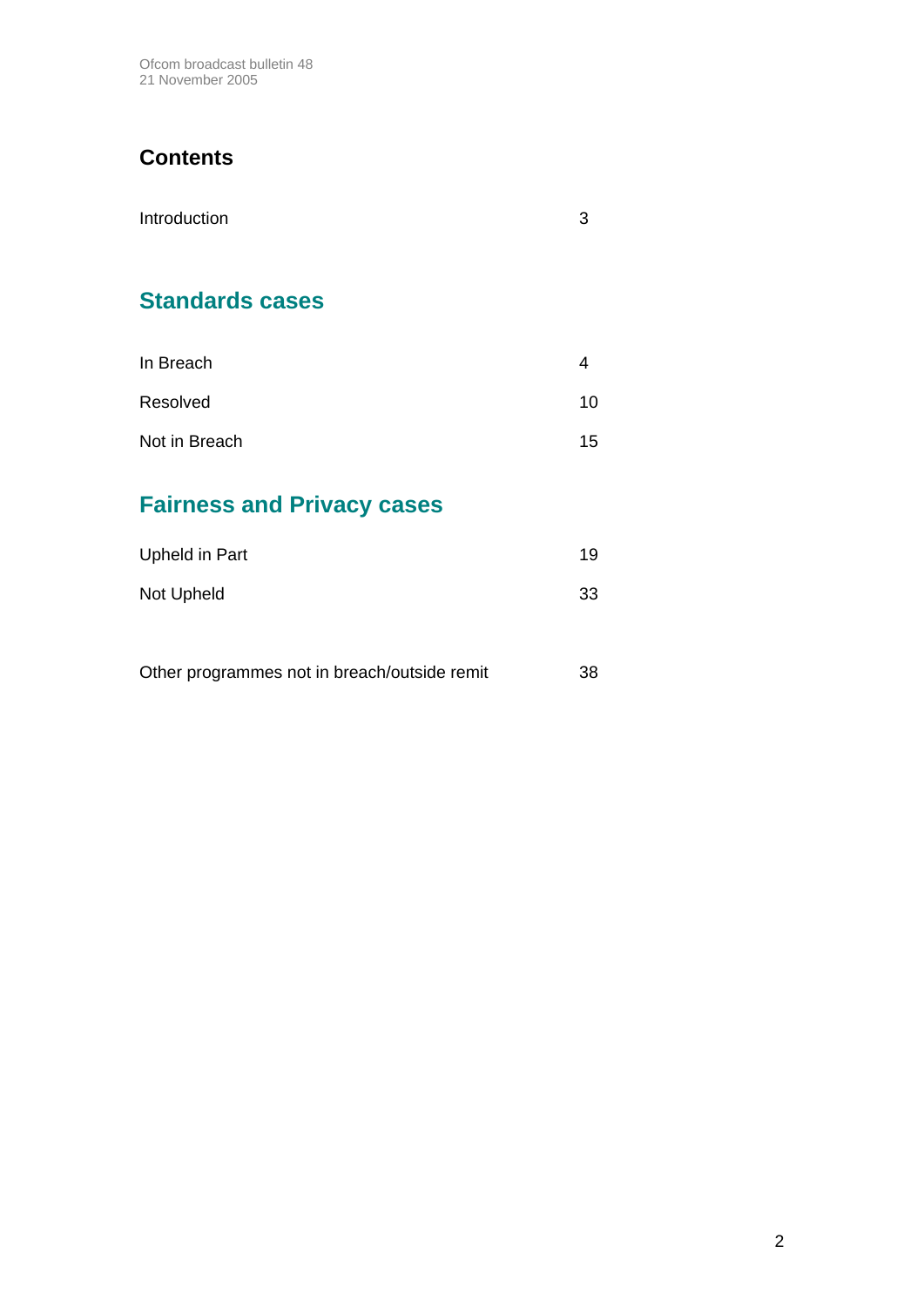# **Introduction**

Ofcom's Broadcasting Code took effect on 25 July 2005 (with the exception of Rule 10.17 which came into effect on 1 July 2005). This Code is used to assess the compliance of all programmes broadcast on or after 25 July 2005. The Broadcasting Code can be found at http://www.ofcom.org.uk/tv/ifi/codes/bcode/

The Rules on the Amount and Distribution of Advertising (RADA) apply to advertising issues within Ofcom's remit from 25 July 2005. The Rules can be found at http://www.ofcom.org.uk/tv/ifi/codes/advertising/#content

The Communications Act 2003 allowed for the codes of the legacy regulators to remain in force until such time as Ofcom developed its own Code. While Ofcom has now published its Broadcasting Code, the following legacy Codes apply to content broadcast before 25 July 2005.

- Advertising and Sponsorship Code (Radio Authority)
- News & Current Affairs Code and Programme Code (Radio Authority)
- Code on Standards (Broadcasting Standards Commission)
- Code on Fairness and Privacy (Broadcasting Standards Commission)
- Programme Code (Independent Television Commission)
- Programme Sponsorship Code (Independent Television Commission)
- Rules on the Amount and Distribution of Advertising

From time to time adjudications relating to advertising content may appear in the bulletin in relation to areas of advertising regulation which remain with Ofcom (including the application of statutory sanctions by Ofcom).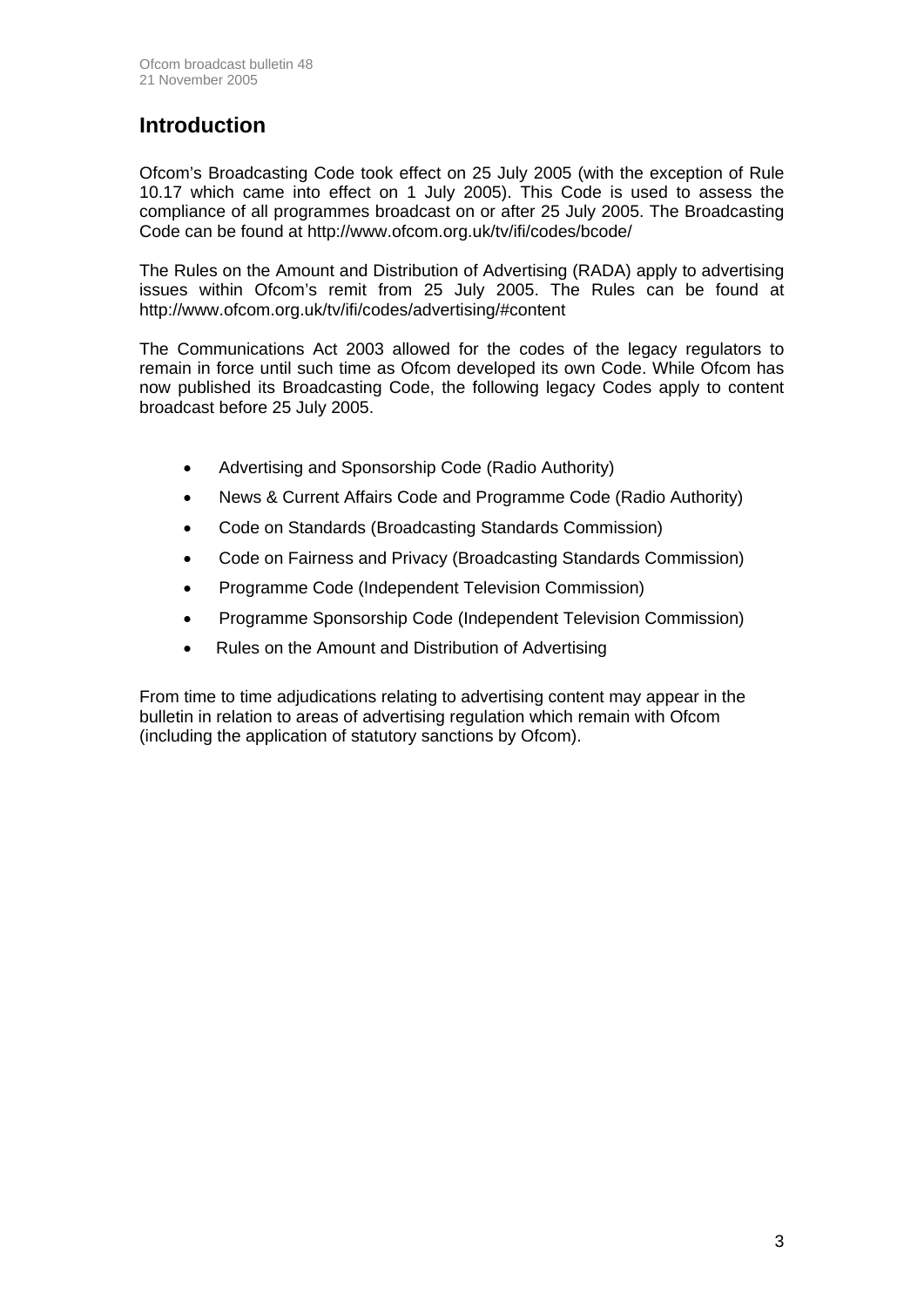# **Standards cases**

# **In Breach**

# **Lost**

*Channel 4 and E4, various dates from August 2005* 

## **Introduction**

23 viewers complained about the amount of advertising and the commercial break pattern in this imported US drama series. Ofcom also received a complaint from one of its licensees raising similar issues.

The majority were concerned at the number, frequency and placement of advertising breaks. They objected in particular to the often relatively short programme segments between commercial breaks. Many also complained about the length of the breaks and what they saw as the overall disproportionate amount of advertising. Some complained in addition about the programme starting late and finishing early.

#### **Response**

Channel 4 explained that in order to compete commercially with other terrestrial channels it was necessary to maximise the number of breaks in popular programmes, and also to take the maximum allowed amount of advertising. In the case of *Lost* the programme was scheduled in a 65 minute slot with three internal breaks.

In relation to break frequency, Channel 4 explained that its approach on inserting advertising breaks in the series had been to place these at appropriate points within the programme in line with the flow of the storyline. This had meant that, in some cases, compliance with break separation requirements had been sacrificed. The use of short centre segments had enabled it to avoid overly compressing the opening and end segments of the programme. In response to Ofcom's enquiries it had trialled placing the breaks further apart. This had led to breaks appearing very early in the programme and also very close to the programme end, because the programme itself was short (41 - 42 minutes). Following poor viewer reaction to this change, it had reverted to the original approach.

Channel 4 denied that any of the breaks within the programmes shown on Channel 4 had exceeded 3 minutes 50 seconds, the permitted maximum internal break length on the channel. On E4, this constraint did not apply and breaks had sometimes been longer, due to the inclusion of more programme promotion time, but remained within permitted limits.

# **Decision**

The net programme length of *Lost,* without breaks*,* is around 41 minutes. However, it ran in a 65 minute slot on Channel 4 (22:00 to 23:05). It often only began at approximately 22:04, although billed to start at 22:00. It contained three advertising breaks, each usually of 3 minutes 50 seconds and normally ended, just before 23:00, with a longer end break of 5-7 minutes. The programme also carried programme trailers and sponsor credits, in addition to the spot advertising breaks. Taking all these elements, it is unsurprising that viewers had an impression of an excess of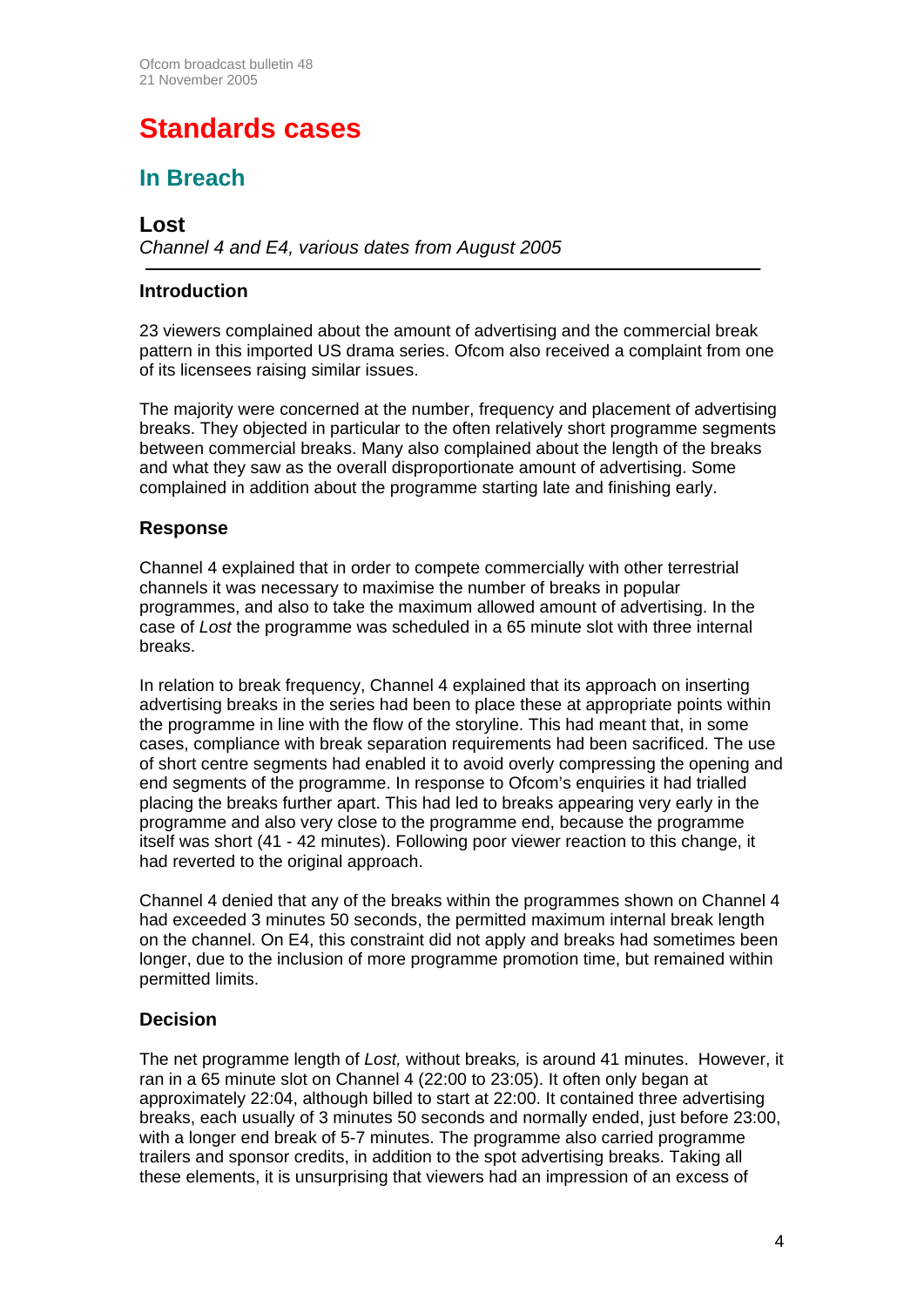commercial material. This impression would have been exacerbated by the fact that the first part of the programme consisted of a reprise of key events from the last episode and credits often lasting up to 5 minutes before the programme proper began, reducing the amount of new editorial material for each episode to only around 36 minutes.

In spite of this viewer impression, however, we note that Channel 4 had not in the course of this series exceeded the maximum number of minutes of advertising permitted in any one hour, namely 12 minutes.

The programme carried three internal breaks. This was acceptable for a programme of this scheduled duration.

In relation to break separation, Section 5.4 of Ofcom's Rules on the Amount and Distribution of Advertising (the '20 minute rule') requires that a period of at least 20 minutes should normally elapse between successive internal breaks in programmes. Ofcom interprets this as meaning that a period of 20 minutes needs to be maintained between the start of one internal break and the start of the following one. This would result in a programme section that should normally be a minimum of just over 16 minutes if the maximum 3 minutes 50 seconds (on Channels 3-5) is taken for the break. A slightly shorter interval is permitted only where the interests of viewers would be better served by taking a break earlier. This reflects the fact that licensees are also required to only insert breaks at a point where some interruption in continuity would, in any case, occur and where use of these natural breaks does not damage the integrity or value of the programme. The exception to the 20 minute rule is intended to allow an *occasional* degree of flexibility in individual programmes but does not permit routine departure from the rule across an entire series.

The rules do not specify any minimum duration of programme before the first break or between the last break and the end of the programme.

Analysis of the break patterns in the episodes complained of indicated a failure to comply with the 20 minute rule on a significant number of occasions. For instance, in the case of the 31 August 2005 episode, the separations between the first and second and second and third centre breaks (calculated on the above basis) were only 10 minutes 54 seconds and 12 minutes 53 seconds. As noted above, Channel 4 did comply with the rules on the break separations in two episodes (21 and 28 September 2005).

We acknowledge the complexities of balancing the need to insert advertising breaks only at natural break points with the need to comply with the 20 minute rule. We accept that this problem is more marked with imported drama which can sometimes be of short duration to allow for the frequency of advertising breaks taken in some other countries. However, the country of origin of a series and the peculiarities of drama do not in themselves provide a valid reason for failing to comply with a key requirement of the scheduling rules on a regular basis across an entire series. The option to take three centre breaks provided by RADA is not an absolute entitlement. It applies where this can be done whilst remaining compliant with the requirements set out in the rest of the rules.

**The placement of breaks in this programme series was in breach of Rule 5.4 of the Rules on Amount and Distribution of Advertising (Period Between Breaks).**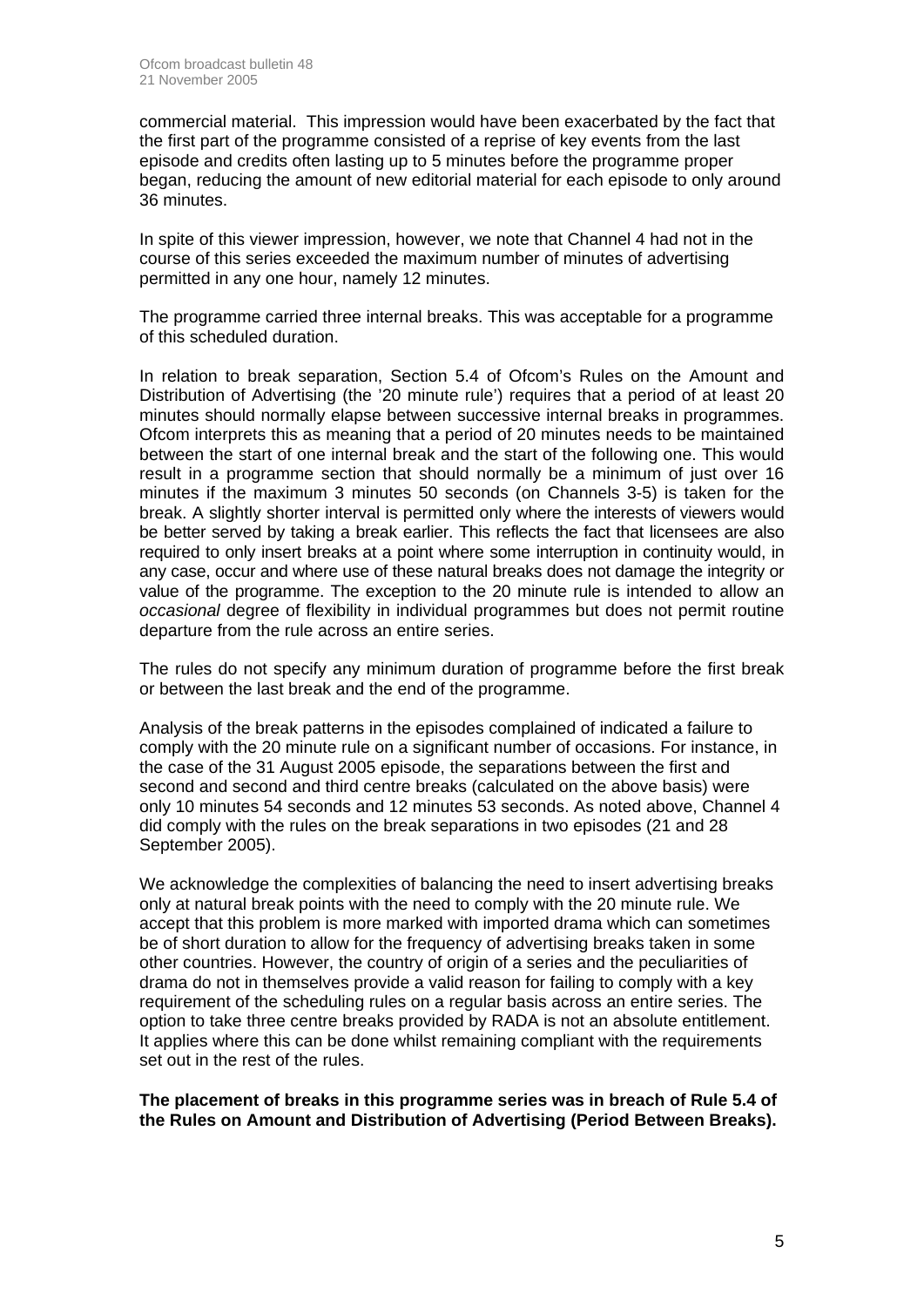# **The Great American Bash**  *Sky Sports One, 25 July 2005, 01:00*

## **Introduction**

*The Great American Bash,* produced by World Wrestling Entertainment, Inc. ('WWE'), was broadcast live from the United States from 01:00 on 25 July 2005 and included a contest between two WWE characters called 'The Undertaker' and 'Mohammed Hassan'. The wrestling match was promoted as a showdown between the two characters and followed a number of previous matches between them.

The character 'Mohammed Hassan' described himself as an Arab-American and entered the ring wearing an Arab head dress. He was accompanied by masked men in combat-style clothes, who were described by the commentators as 'sympathisers'.

In the wake of the London bombings in early July, two viewers expressed concern about the way in which 'Mohammed Hassan' was depicted, and by the inclusion of footage from a previous match in which his 'sympathisers' appeared to attack 'The Undertaker'. This footage was set to a soundtrack of the Muslim call to prayer.

One of the viewers also suggested that, bearing in mind the heavy promotion for the match, children could have been watching.

#### **Response**

Sky pointed out that *The Great American Bash* was broadcast live and late at night, and was preceded by an explicit verbal and visual warning that it would contain scenes and storylines not suitable for children and some of the content might also be unacceptable to other viewers.

Sky explained that the broadcast brought together wrestlers from both the *Raw!* and *Smackdown!* strands of WWE programming. It was one of twelve such live events broadcast throughout the year by Sky, some on the Sky Sports channels, and some as pay per view events on the Sky Box Office service.

'The Undertaker' and 'Mohammed Hassan' had fought each other in a match recorded before the London bombings that was to be broadcast on Sky Sports on 8 July 2005 as part of the *Late Night Smackdown* programme. During this match 'Mohammed Hassan' was seen to invoke his 'sympathisers' to assist in defeating his opponent. Before broadcast, Sky was alerted by WWE to the sensitive nature of the material and removed footage of the contest from *Late Night Smackdown* broadcast by Sky on 8 July 2005. Sky then ensured that this content was edited out of all subsequent programmes broadcast during the weeks after 7 July 2005.

However, during the live programme from the US on 25 July 2005, the WWE ran extracts from previous contests between 'The Undertaker' and 'Mohammed Hassan' as part of the build-up to the latest bout. These extracts included footage from the contest which had been removed from the programme broadcast on 8 July 2005.

Sky said that, in view of WWE's awareness of the sensitive nature of the material removed from the programme broadcast on 8 July 2005, and the proximity of the attempted bombings of 21 July 2005, it had expected that any new match between 'The Undertaker' and 'Mohammed Hassan' would be treated more circumspectly,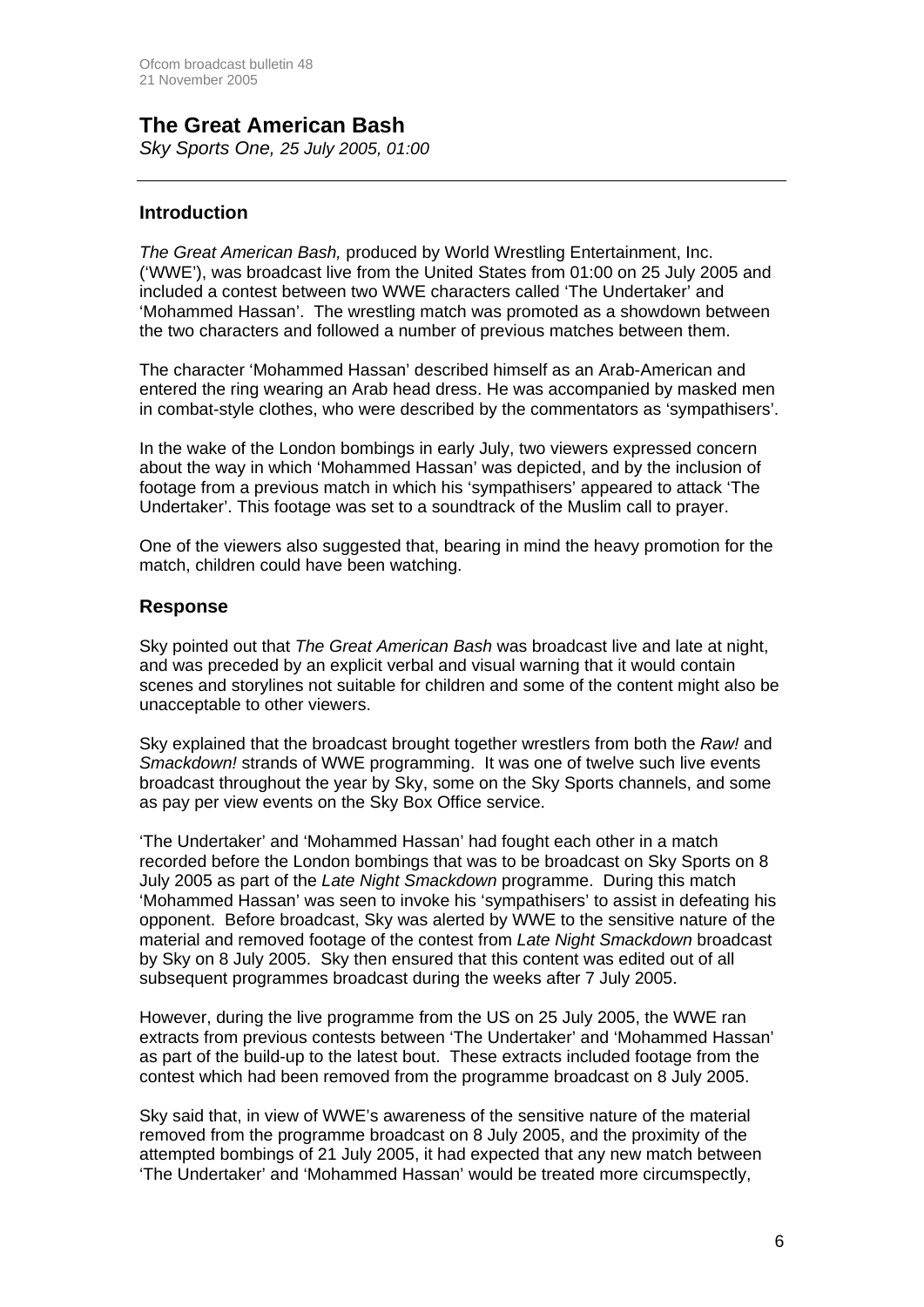and that extracts from the previous contest would not be used on this occasion. Unfortunately this was not the case, despite Sky being in regular contact with WWE about the content of their programmes.

Sky said that it agreed that the in-programme promotional material featuring extracts from the previous contest should not have been included in the live programme. It was concerned about the use of religious imagery in the portrayal of 'Mohammed Hassan', together with the so-called 'sympathisers'. Sky had since expressed its concerns to WWE, which had confirmed that the character would not reappear as part of WWE. Sky said it would continue to work with WWE and monitor storylines as appropriate.

# **Decision**

We accept that American professional wrestling comprises of 'wrestlers' taking part in contrived feuds and faked brawls, with ongoing storylines and characters. The programme was appropriately scheduled and a clear warning was given. We therefore do not consider that the programme was in breach of the requirements in the Broadcasting Code regarding the protection of children.

We also appreciate that the match was broadcast live from the US and that Sky may not have been aware in advance of its precise content, in particular the inclusion of footage from the previous encounter between the two characters (as explained above, Sky had not broadcast the bout itself).

However, the broadcast included a fight involving the 'Mohammed Hassan' character, whose established act included masked men in combat-style clothing, references to religious practices and the use of emotive language (for example, *'martyr'*, *'sacrifice'* and *'infidel'*). We are pleased to note that this character has now been withdrawn. However we believe that his inclusion in Sky's output, given both the current environment and the context in which he appeared, in this type of programme with the use of religious and emotive references linked to militant activity, was a mistake.

Rule 2.3 states that, in applying these standards, broadcasters must ensure that material which may cause offence, for example discriminatory treatment, is justified by the context. In this case, given that this was a wrestling match for entertainment we consider that there was not adequate justification. Our concern is heightened by the fact that *The Great American Bash* was shown so soon after the events in London on 7 and 21 July 2005.

#### **The programme was in breach of Rule 2.3 of the Broadcasting Code**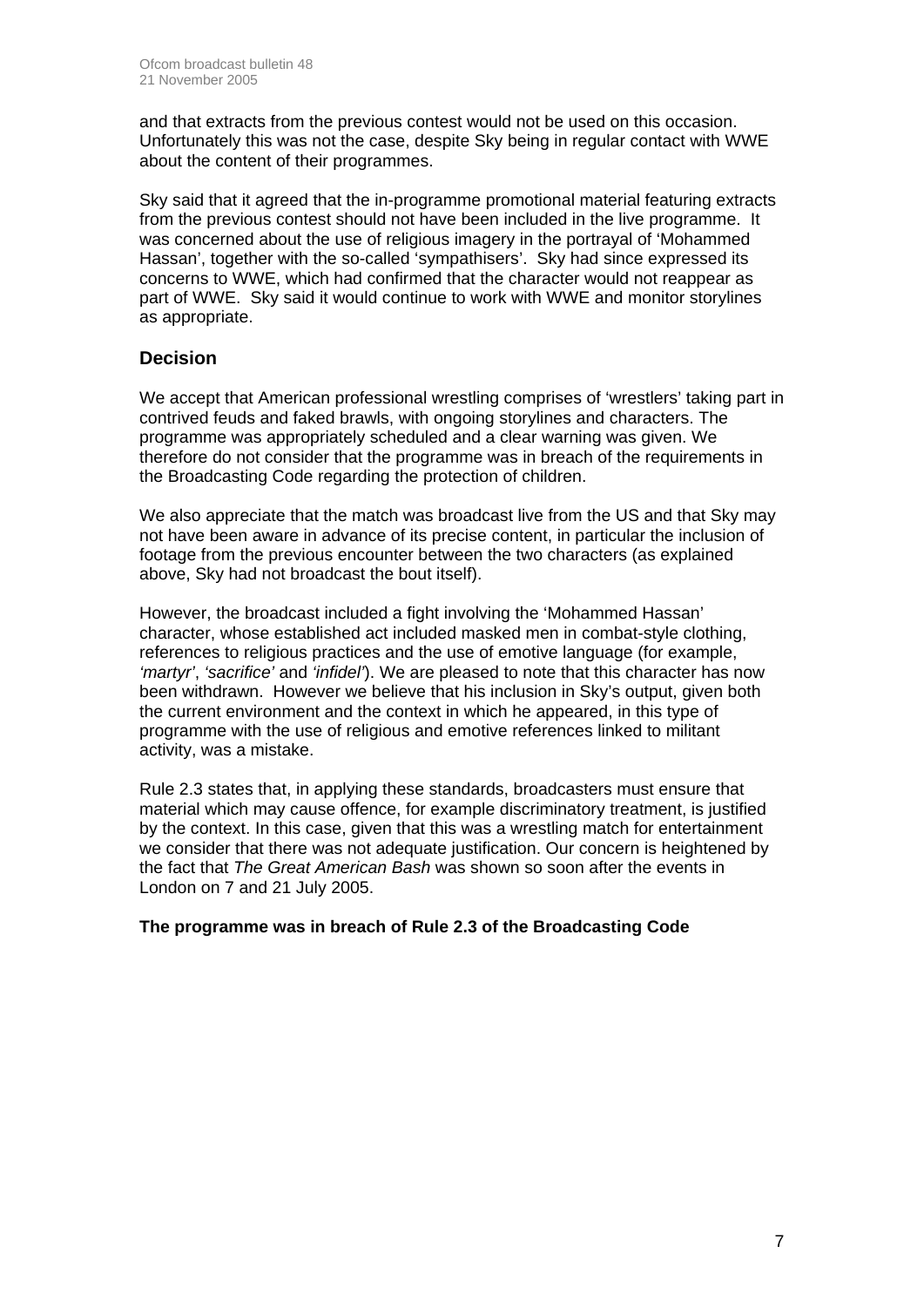#### **Rose & Maloney**  *ITV 1, 26 September 2005, 21:00*

## **Introduction**

This drama follows the work of two detectives who reopen old cases to consider miscarriages of justice. In this episode, new evidence had come to light about the murder of a family on their farm and witnessed by their young son. Three viewers were concerned about the portrayal of the murders in a domestic setting four minutes after the watershed. Given this proximity to the watershed, two of the viewers felt that there should have been an announcement warning them of the content.

#### **Response**

Channel Television stated that the scene contained no graphic violence. Generally, there was very little evidence of actual violence against people in the sequence. When the woman was shot, the audience did not see this, only the reaction of the boy's grandmother. The scene was carefully filmed not to show the death of the man, as this person did not die but was in fact the instigator of this crime.

The broadcaster explained that this was the second series of *Rose and Maloney,*  which had established an unremittingly dark tone. The first episode had carried a pre-transmission warning about the violent and upsetting content. However, by this third episode, the broadcaster did not believe a warning announcement was necessary given the non-graphic opening sequence.

Listing magazines had carried a description of the episode referring to the murder. Given this widely-circulated description of the plot, the inexplicit depiction of the violence and well-established dark tone of the drama, the broadcaster considered that it would have been unlikely to offend most viewers in this context.

# **Decision**

The portrayal of actual violence in the opening sequence was unlikely to have exceeded the expectations of an audience for this post-21:00 drama. As the broadcaster states it was not, in itself, graphic.

However we were concerned that the broadcaster had not chosen to inform the audience about the potentially disturbing nature of the murders, which took place in a family home and were witnessed by a young boy. The violence erupted when the boy's grandfather was shot dead, at close range, as he went to answer the front door. Masked gunmen then burst into the house and appeared to execute, and burn the bodies of, the boy's mother and father. The tension was further heightened when the young boy was chased into the barn and subsequently heard his grandmother being shot. While not a bloody or violently explicit scene, this opening sequence was particularly disturbing and frightening.

The Broadcasting Code requires broadcasters to provide appropriate information to assist in avoiding or minimising offence. The tone of this drama would not have been immediately apparent to all those watching and this scene occurred very close to the watershed. Taking into account these factors, we consider that, given the highly emotionally charged violence from the outset, some pre-transmission information should have been provided for viewers.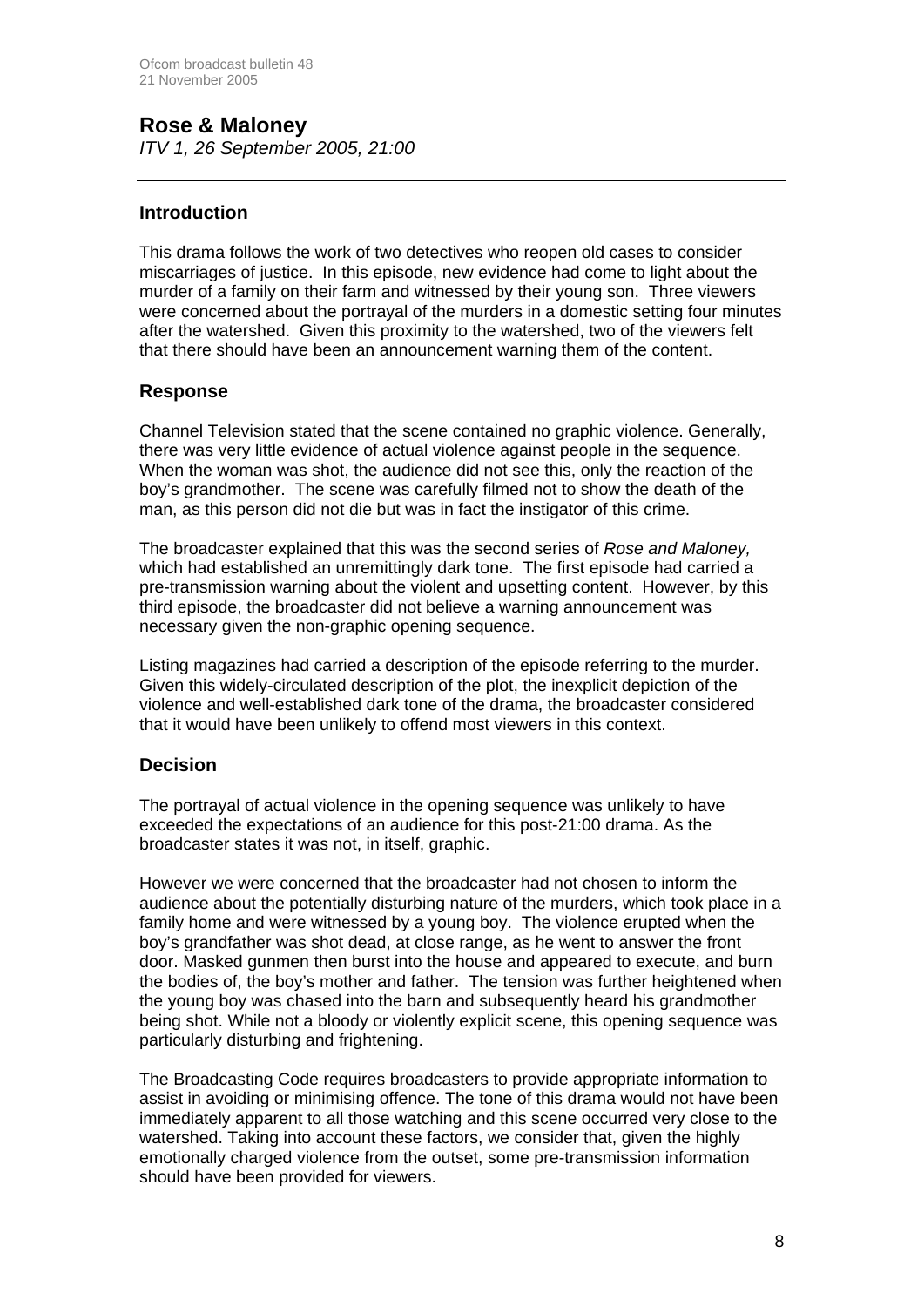**The programme was in breach of Rule 2.3 (Appropriate information should also be broadcast where it would assist in avoiding or minimising offence).**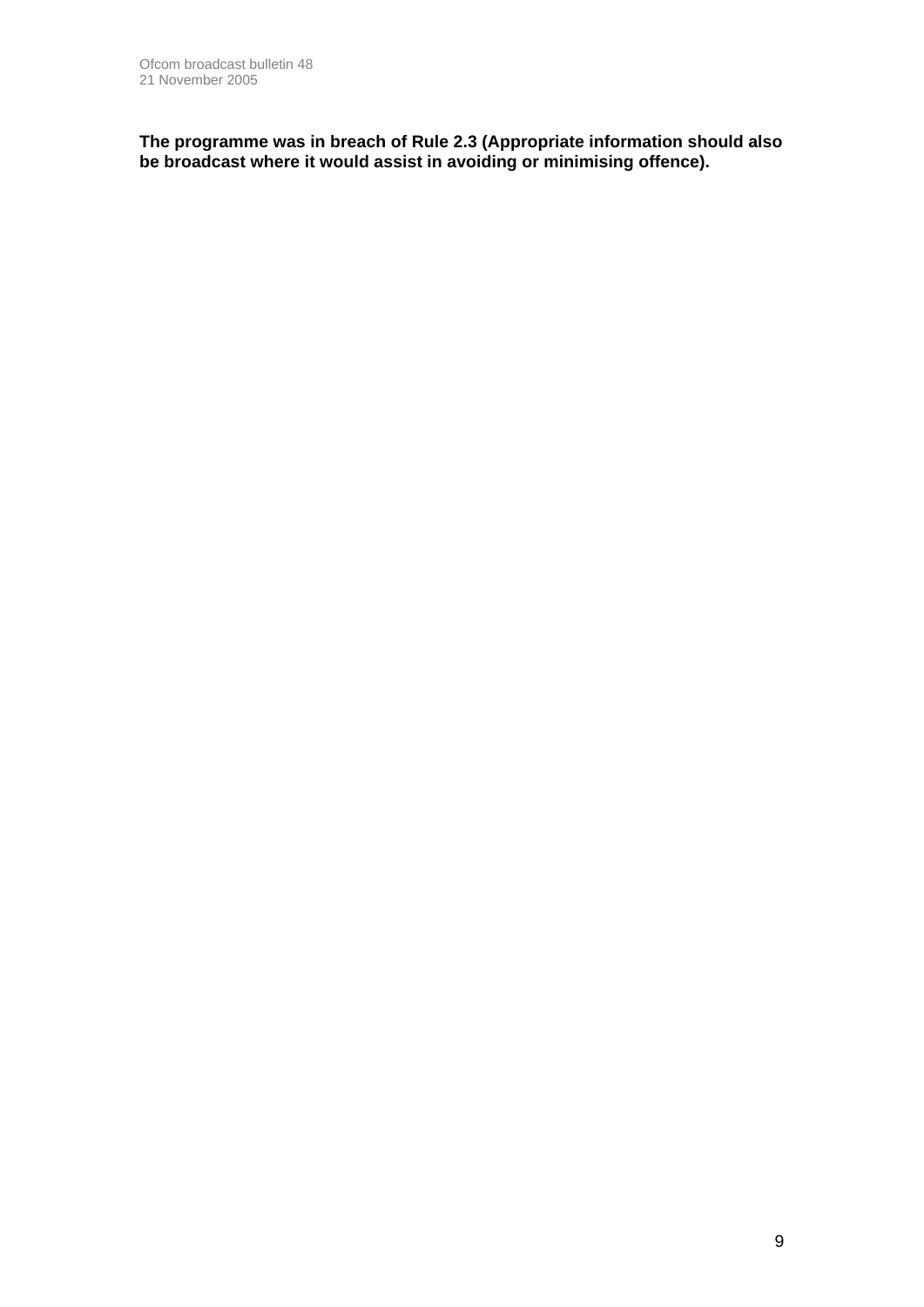# **Resolved**

# **Galaxy 105**  *Galaxy 105, 17 September 2005, 20:00*

# **Introduction**

During the broadcast of a recorded event one of the performers addressed the crowd saying, "you lot have been fucking ace." He then went on to say "what started as a fantasy ended with 5000 people having the time of their fucking life."

A listener complained about the use of offensive language

#### **Response**

The station told us that the broadcast was a recording of an outside broadcast that had taken place the previous week and should have been edited before transmission, but on this occasion two expletives had been missed.

Galaxy told us that it broadcast a number of live events across the year and always tried to ensure that all the artists/DJ's that performed were mindful of their language. With the station's large commitment to broadcasting live dance & urban events, it was not always possible to get artists to adhere to its policy on language. Nevertheless, as the event was pre-recorded, the station accepted that the responsibility lay with it and had now reviewed its procedures.

Galaxy offered an apology to the complainant.

#### **Decision**

We welcome the broadcaster's comments and consider this matter resolved.

#### **Complaint Resolved**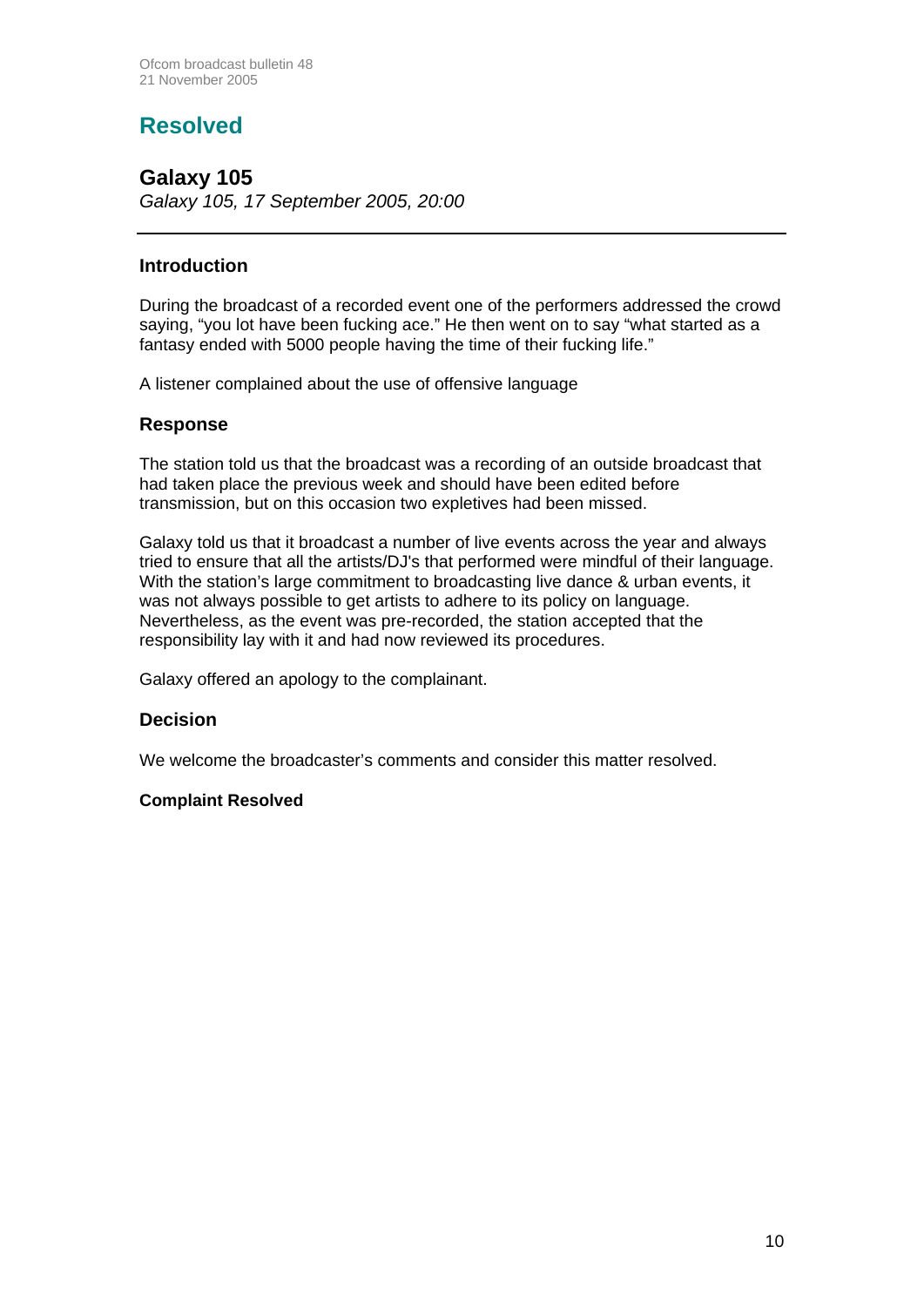# **The Show**  *West FM and South West Sound FM, 20 October 2005, 18:00*

# **Introduction**

Two viewers complained about the "Red Light Lottery", in which listeners were encouraged to phone from their cars while waiting at red lights and to remain stationary when the lights turned green, receiving £5 for every car horn that could then be heard on air. Both complainants believed this was likely to encourage road rage.

#### **Response**

West Sound Radio said that the freelance presenter had neither sought nor gained its approval for the broadcast of the competition, which it considered thoughtless and "totally unacceptable." It added that, while its own lack of awareness was no defence, the presenter had confirmed that the competition was unplanned and had been dropped into the programme on the spur of the moment, after he had found the idea on the internet. The broadcaster said that it recognised the public safety issues and had severely reprimanded the presenter, issuing him with an official warning for unauthorised and careless broadcasting. It also assured us that he would be closely monitored in the future, to avoid any similar recurrence.

Testimonials from Dumfries and Galloway Constabulary, the Scottish Executive and Strathclyde Police, had been obtained by the broadcaster. While they expressed regret concerning the competition, they acknowledged West Sound Radio stations' ongoing contribution to the local road safety agenda, including their award winning Guardian Angel road safety campaign and membership of the A77 Safety Group.

#### **Decision**

We agree with the broadcaster's view of the Red Light Lottery feature and we welcome the immediate action it has taken, and the assurances it has given, concerning future output. Overall the broadcaster has a good compliance record and, given it also has an established road safety agenda, on this occasion we believe this matter is resolved.

#### **Complaints resolved**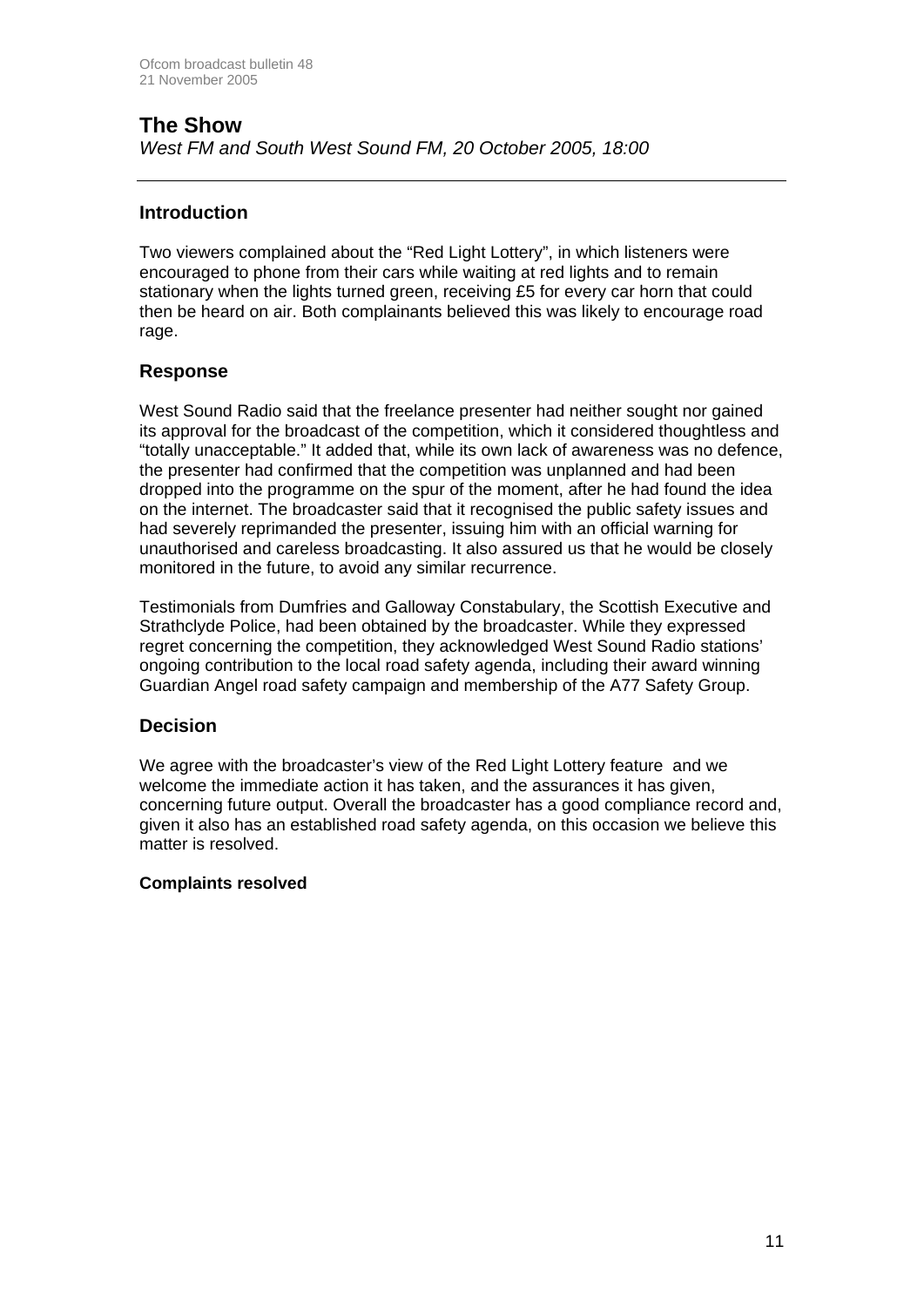# **Essex FM**  *Essex FM, 10 March 2005, 07:40*

# **Introduction**

In response to an article in 'The Sun' newspaper and its campaign concerning the traveller community, the breakfast show presenter and his co-host made a number of disparaging remarks about travellers and their presence in the local community.

The presenter said, "Bang goes the neighbourhood; one minute you look out of your house and you're seeing beautiful fields, gorgeous meadows, next thing you know, there's a gypo camp on your doorstep… with the gypsy camps comes trouble, you're not allowed to say that apparently, but come on, seriously nothing good ever comes out of it." Other similar comments concerning travellers were made.

One listener felt that the comments were racist and offensive and likely to incite racial hatred.

# **Response**

The station told us that the remarks were made as a reflection of the local community's main talking point of the day. The entire front page of The Sun newspaper had launched the start of a campaign to change the laws relating to travellers and the intention was to reflect the day's main subject of conversation. Essex FM noted that the presenter was careful not to use language or comments as inflammatory as those printed in the newspaper. It also told us that the comments had been made some time ago and the presenter was now aware that the traveller community is considered a race and hence the racial implications of his comments. The role and regulation of radio versus newspapers had also been discussed with him. The station also categorically stated that the broadcast was not intended to offend and it had received an assurance from the presenter that it would not happen again.

GCap Media, the station's parent company, further confirmed that, even in jest, such comments were absolutely unacceptable and were not condoned by the group management. It would do all possible to avoid further recurrence.

# **Decision**

As set out in the Commission for Racial Equality good practice guide, *Gypsies and Travellers: The Facts*, "Gypsies and Irish Travellers are recognised ethnic groups for the purposes of the Race Relations Act (1976) identified as having a shared culture, language and beliefs". We appreciate that the issue of Travellers was of local interest; however, irrespective of whether the presenter and his co-host were aware of the social classification applied to Gypsies and Irish Travellers, the remarks were insensitive and offensive.

However, we note that the matter was raised directly with the presenter at the time of broadcast making him aware of the inappropriateness of his comments, as well as making the distinction between print media and broadcast media. We are also satisfied that the Group takes such matters seriously and welcome the steps taken to avoid any further recurrence. We therefore consider this matter resolved. **Complaint Resolved**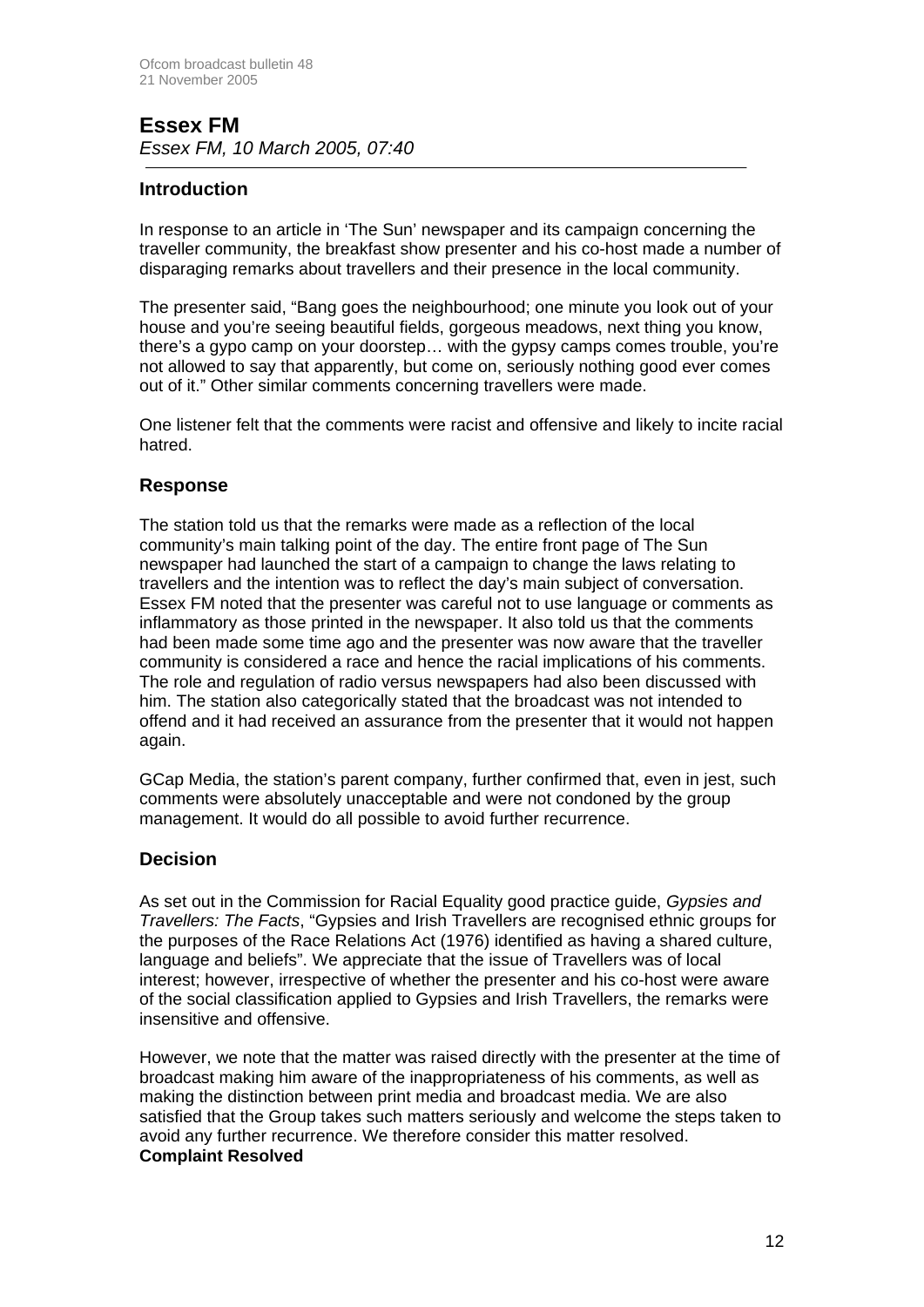# **LBC Programme**

*LBC 97.3, 20 September 2005, 06:15*

## **Introduction**

During a review of the newspapers, the presenter picked up on a story about Gypsies gaining entry into a field. He went on to make a distinction between Gypsies and Travellers, saying, "nobody likes Travellers - filth, dirt, inbreeding - dreadful."

One listener complained about the broadcast.

#### **Response**

LBC told us that it agreed that the comments were inappropriate. In deriding antisocial behaviour, the presenter had sought deliberately to strike a distinction between 'gypsies' and those people who behave improperly. In doing so however, the presenter had used the term 'travellers', the term that embraces many nomadic groups who may behave quite lawfully. The Managing Director had already raised the matter with the presenter concerned and the production team and an apology had been broadcast at the same time of day as the original remark. The station offered an apology to the complainant for any offence caused to genuine travellers, as this had not been the presenter's intention.

# **Decision**

We accept the station's explanation. We welcome the broadcaster's apology and consider the matter resolved.

#### **Complaint Resolved**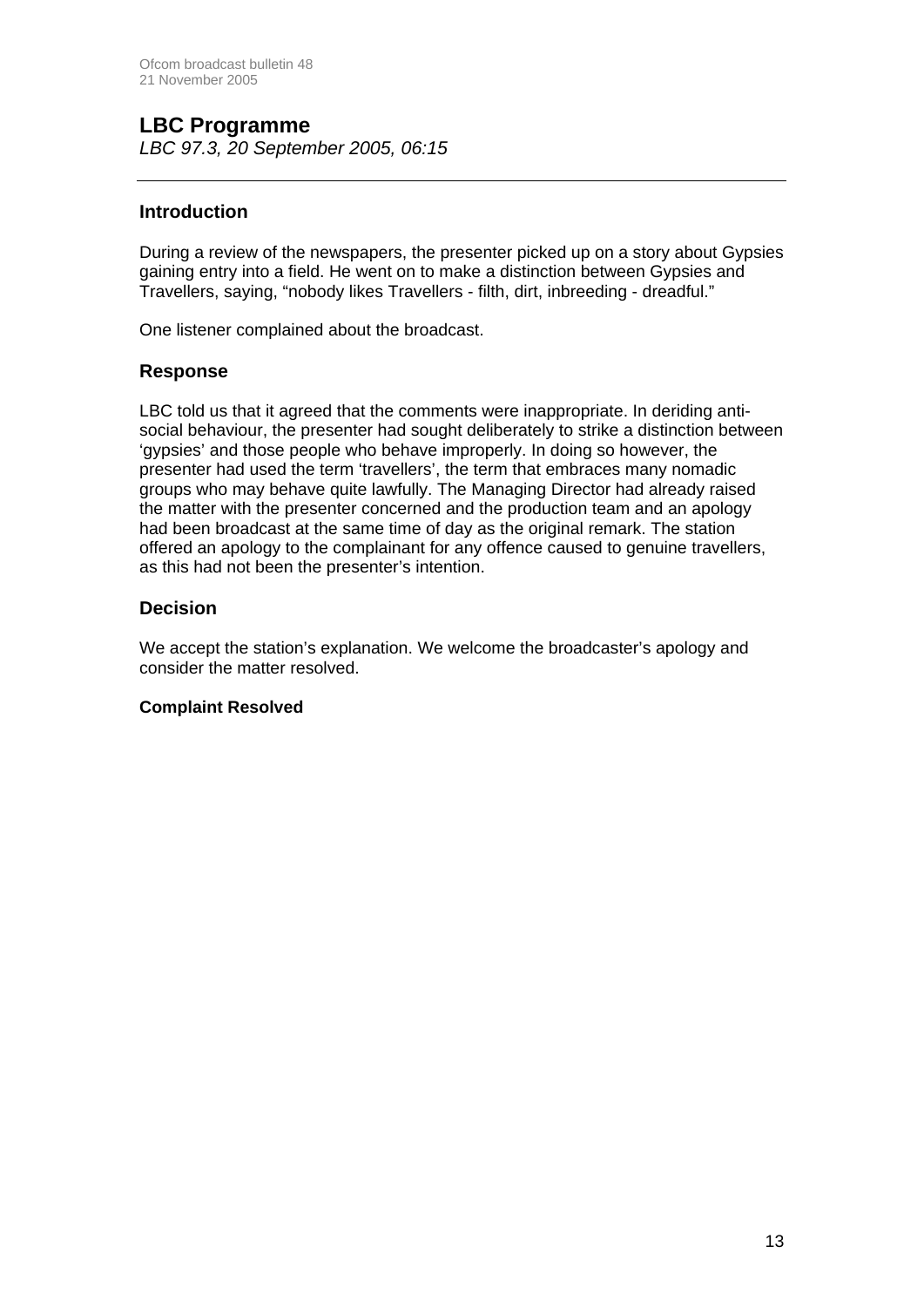# **Not in Breach**

# **German Grand Prix**

*ITV 1, 24 July 2005, 12:30*

# **Introduction**

ITV's coverage of the *German F1 Grand Prix* included a computer generated image of the race starting grid. The images of the cars featured their sponsor's branding. For some cars, this meant that tobacco branding was shown. While acknowledging that ITV had no control over the livery that appeared on the actual cars, a complainant considered that the inclusion of tobacco branding in the computer generated images was inappropriate.

# **Response**

ITV said that the computer graphics were used to good effect in its F1 coverage, to give a dynamic picture and run-through of the starting grid, in a modern arcade-game style. While the images were stylised, it was important that the viewer would be able to readily pick out individual cars and drivers. For that reason, the graphics had always reflected the reality of the cars' appearance on the grid, representing the livery which included major car sponsors' names on the tail-spoiler (whether the sponsor was a tobacco company or an electronics manufacturer).

However, following the complaint ITV removed all tobacco sponsor imagery from the grid graphics used during its coverage of F1 races.

# **Decision**

We acknowledge that ITV's use of graphics reflected the reality of the cars' appearance on the grid, where tobacco brands are regularly visible as part of the cars' livery. To this extent, the use was therefore legitimate. However, we also recognise the public policy concerns that exist with regard to tobacco promotion and therefore welcome ITV's actions.

#### **The programme was not in breach of the (ex-ITC) Programme Code**

# **Note**

From 31 July 2005, the promotion of tobacco products (through, for example, sponsorship arrangements in sporting events) has been prohibited within the EU.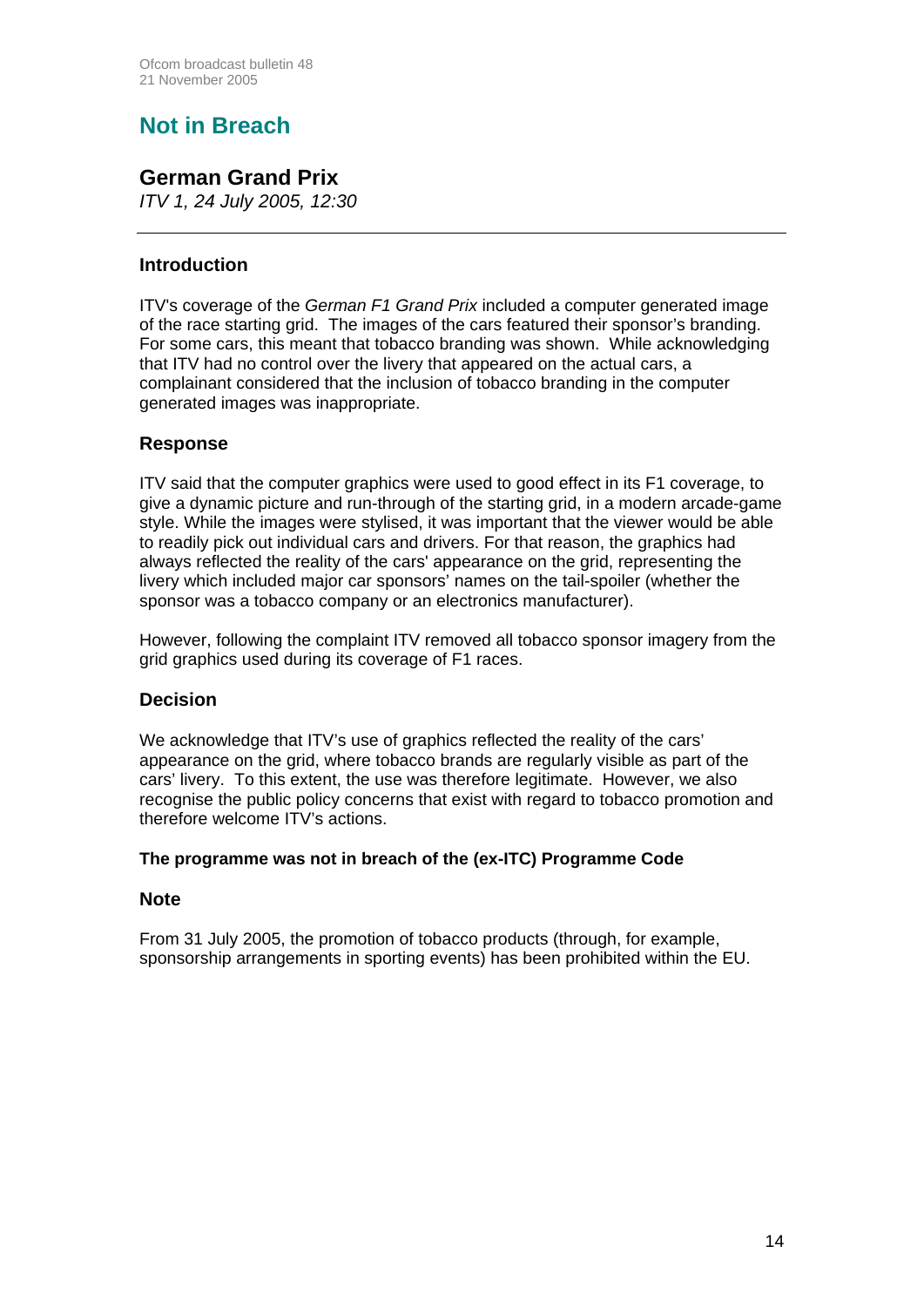# **Bring your Husband to Heel**

*BBC2, 22 August 2005, 19:00*

# **Introduction**

This was a light-hearted series which operated on the premise that husbands can be 'trained' like dogs. To illustrate this point Annie Clayton, in the Barbara Woodhouse tradition, set about creating exercises and tasks that wives could use to improve the behaviour and habits of their spouses.

35 viewers complained that, in summary, although it was light-hearted, nevertheless the underlying message was stereotyping men, and was demeaning and offensive. Some complainants also suggested that women and minority groups would not have been treated in the same way.

# **Response**

The BBC acknowledged that some viewers were genuinely offended by the series and in particular by what they took to be the sexist nature of its premise and content. However, it believed that it was clear the series was not to be taken seriously. They pointed out that the wife, Margaret, had to be 'trained' herself – e.g. out of her selfacknowledged habit of repeated nagging. The outcome of the series was that a satisfactory result arose in which both parties changed their habitual behaviours in equal measure.

In keeping with the premise, the BBC believed that there was much play with the canine comparison and with a range of 'battle of the sexes' stereotypes, all of which might have been seriously offensive if offered in earnest. However, the broadcaster felt it would have been apparent to most viewers from the style and tone of the series that the stereotypes were being gently set up rather than endorsed.

The BBC said that it saw no objection to a reversal of the roles in a series where the presenter happened to be male.

# **Decision**

The battle of the sexes has always been part of British culture and tradition; one side being portrayed as having the upper hand over the other by turns, through literature and other media. This programme, set in the factual entertainment genre, was part of that tradition. It was clear from the context that the programme was not seriously proposing a demeaning view of men but was a humorous take on the popular genre of relationship self-improvement programmes aimed at both men and women.

#### **The programme was not in breach of the Code**

**The decision that this programme was not in breach of the Code was confirmed on appeal**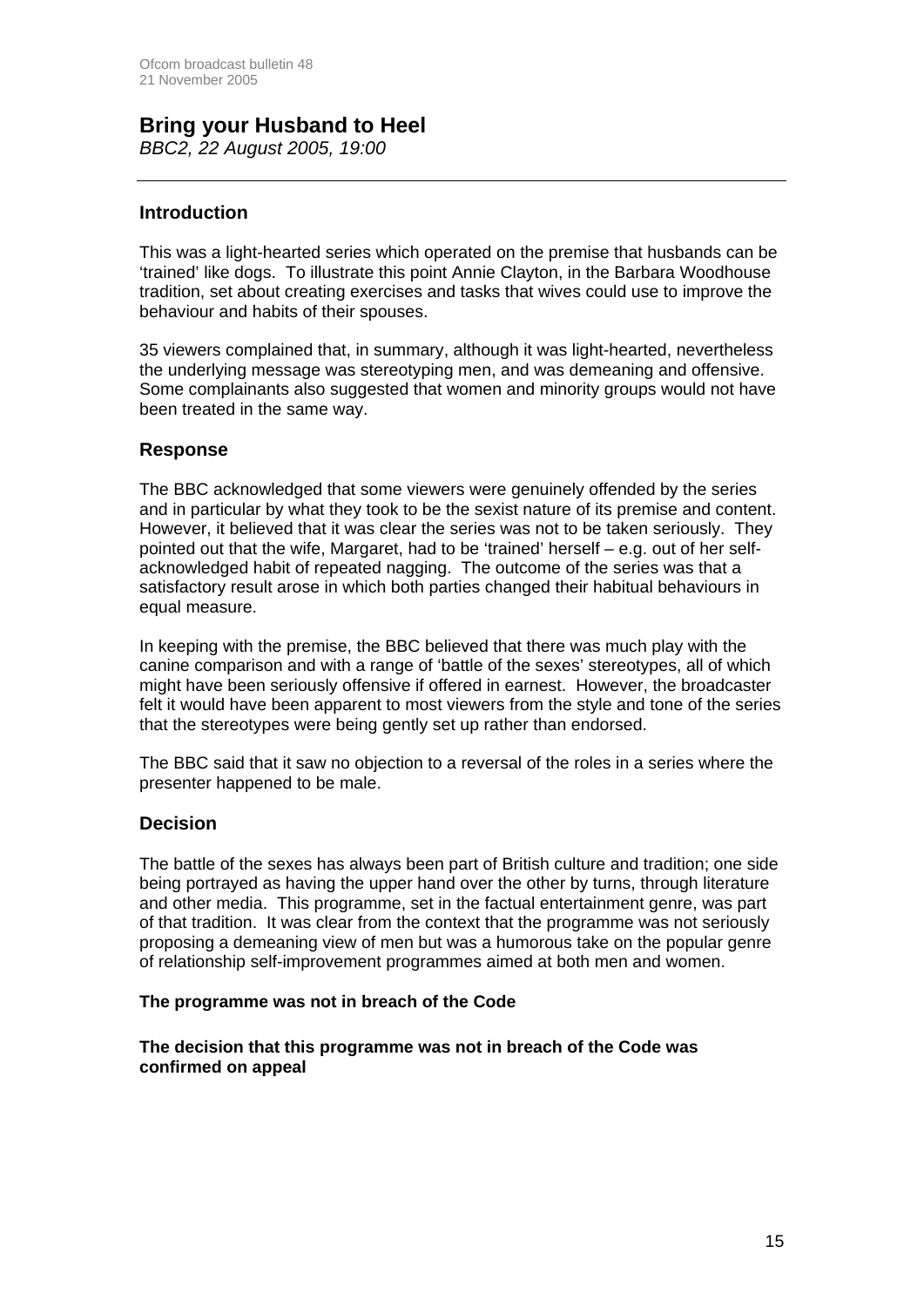## **Immigration is a Time Bomb**  *Channel 4, 10 March 2005, 21:00*

**Introduction**

This programme was one of three in the season 'Unwelcome Britain', editorially linked by the subject of immigration which looked at a range of issues and alternative viewpoints. It was a personal view programme, authored by journalist Rod Liddle. He examined the proposition of mass immigration and explored what he believed its impact would be on life in Britain. In particular, he suggested that certain interpretations of Islam are incompatible with the modern western democracy that characterises British Society.

43 people complained saying that:

- the programme contained misleading and inaccurate information;
- it incited hatred or was unfair towards Muslims;
- the programme was anti-Islam;
- the programme stated that Pakistani Muslims were not as moderate as Indian Muslims;
- they objected to the inclusion of interviews with BNP leader Nick Griffin and with the Dutch far right MP Geert Wilders; and
- certain statistics were used in a misleading way in the programme, in particular, the programme stated that the expected rise in immigration would be 5.1 million. However, complainants felt that this was disingenuous since this projection included figures for the children of those immigrants who would be born in the United Kingdom and so would not themselves be immigrants.

# **Response**

Channel 4 said that the programme did not incite hatred against Muslims. It was a critical look at, what Rod Liddle believed, is the government's current open door immigration policy arguing that unrestricted mass immigration is storing up both economic and social problems for the future.

The broadcaster said the programme was not anti-Islam, and that there were many occasions in the programme where Muslims themselves spoke out against certain more radical interpretations of the faith. It also pointed out that there are occasions in the programme where individuals who come from an Islamic background are defended (e.g. a gay person; a convert to Christianity).

Channel 4 said that there was no suggestion in the programme that Pakistani Muslims were more moderate than Indian Muslims; but that there was a difference in how Islam is interpreted, between Muslims (Indian and Pakistani) who had grown up in the sub-continent, and the newer Muslim arrivals to the UK from other countries.

The broadcaster pointed out that the interview with Nick Griffin was very short and contained no racist statements. It was editorially justified in the context of a discussion on freedom of expression as a fundamental tenet of western democracy. Channel 4 also said that the inclusion of Geert Wilders was editorially justified, as he was a Dutch MP who publicly denounced Islam in the wake of the murder of a journalist and filmmaker by a 'radical Islamist', for desecrating the Koran.

Channel 4 also said that all the facts (including the statistics) in the programme are from official sources.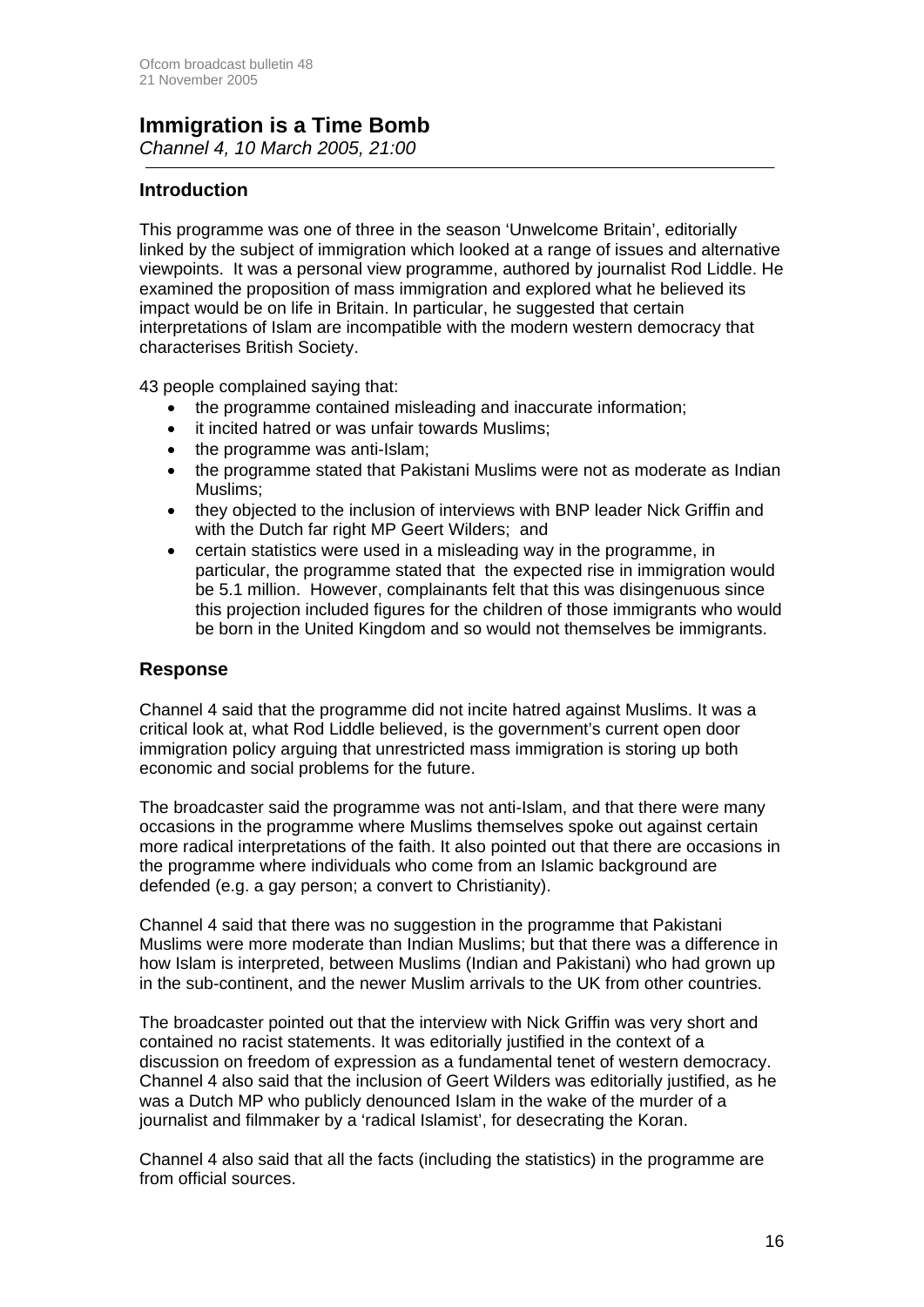The broadcaster pointed to the range of programming dealing with Islam it has broadcast since the beginning of 2005 which was a clear sign that the Islamic faith and its impact on British Society were handled intelligently and thoughtfully. Such programmes served to increase the understanding of Muslims in Britain and of the Islamic faith worldwide. Its public service obligations and its history of tackling difficult and controversial subjects meant that it was imperative that it also tackled immigration in this election year.

# **Decision**

The right for a broadcaster to impart ideas and information and the right of the viewer to receive them should only be restricted when the law requires it and it is necessary. The views expressed in this programme *were* provocative and capable of causing offence but, within a democratic society, it is right that a commentator should be able to express provocative opinions and that broadcasters should be able to broadcast them - as long as they meet the requirements of the Broadcasting Code.

Broadcasters are required to preserve due impartiality on subjects of political controversy like immigration. However the ex-ITC Programme Code, (the relevant Code at the time of the broadcast) does not require that personal view programmes (such as this one) should be duly impartial within the programme but that due impartiality should be normally maintained within a series dealing with different aspects of the same subject matter and, also, that broadcasters should ensure that a sufficiently broad range of views is expressed. There is no statutory requirement for due accuracy in personal view programmes of this nature. However, such programmes must respect the facts and opinions must not rest on false evidence.

*Immigration is a Time Bomb* was clearly set out as a personal view on the issue by Rod Liddle and was one of a series about immigration where other perspectives on the subject were presented (in the programmes *Let 'em all in*, and *Immigration on Trial*). The inclusion of interviews with far right politicians in the UK and in Holland, and the views expressed, may have offended some viewers, but was acceptable in the context of a personal view programme in such a series.

The programme dealt with a series of uncomfortable issues and did so in a way which was provocative, but not racist or anti Islamic. A distinction was made between those Muslims with more 'radical' views and those with moderate interpretations of Islam.

The statistics used in the programme were from the Government's Actuaries Department. The projected figure of a 5.1 million increase in the UK population consists of an estimate of just over 3.5 million immigrants in the next 30 years plus the impact of deaths and births. On the first occasion this figure was used, the fact that it included migrants and their children was stated - although the distinction could have been made more clearly. The figure was thereafter used without qualification as a figure for the projected number of immigrants. However, on balance, despite the lack of clarity, as this figure was used correctly in the first instance and so set the scene for its use later in the programme, and as the argument of the programme did not rest upon this, we do not find the way this statistic was used breached the requirement that facts should be respected.

#### **The programme was not in breach of the Code**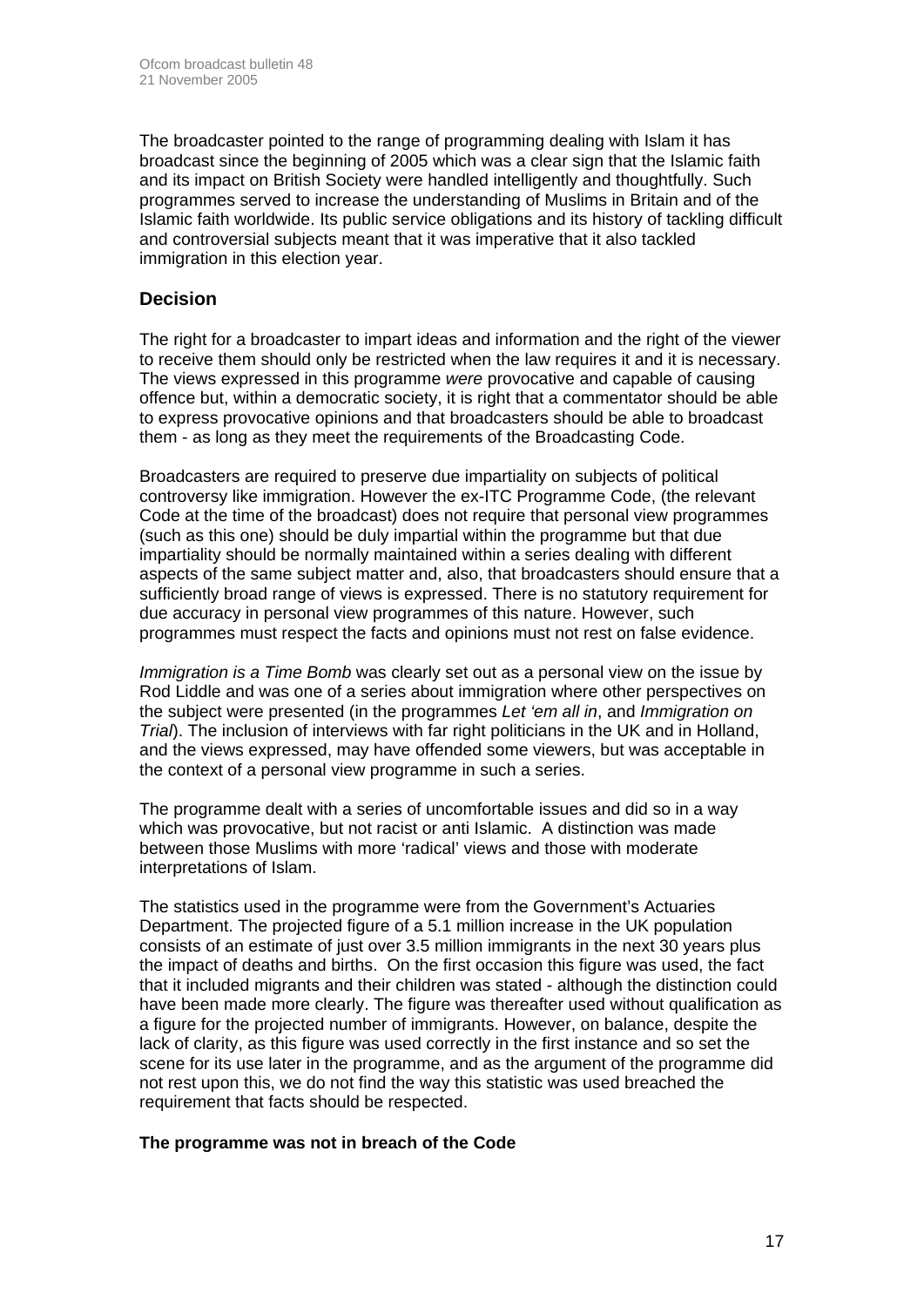# **Fairness and Privacy Cases**

# **Upheld in Part**

# **Complaint by Professor David Green**

*Inside Out, BBC1 (West Midlands), 1 November 2004* 

**Summary:** Ofcom has upheld part of this complaint of unfairness.

Professor David Green, Principal of University College Worcester ("UCW") complained that he and the student body of UCW were treated unfairly in the programme as broadcast. The item looked at the alleged anti-social activities of students from UCW and included an interview with Professor Green. Professor Green complained that the portraval of the students was exaggerated. unrepresentative and unfair, and complained that his interview was conducted and edited unfairly. He further complained that he was misled about the nature of the programme.

Ofcom concluded that there was unfairness to Professor Green since he had not been properly informed, prior to his interview, about the subject matter of the programme. However, Ofcom found no grounds to uphold the rest of his complaint.

#### **Introduction**

This item was part of a regional topical magazine programme. Entitled *Living with the Student Menace* it examined the behaviour of University College Worcester ("UCW") students and local residents' concerns that UCW students were responsible for noise, drunken behaviour and vandalism.

Professor David Green, Principal of UCW, complained that he and the student body of UCW were treated unfairly in the programme as broadcast.

# **Complaint**

#### **Professor Green's case**

#### UCW students

In summary Professor Green complained that:

- a) the programme portrayed an exaggerated, sensationalist and unrepresentative picture of how the students of UCW were viewed by local residents;
- b) the programme ignored the findings of an independent survey of residents' views and instead portrayed a 'monolithic attitude' of hostility from local residents;
- c) the programme suggested, in the absence of evidence, that students have been involved in violent acts of vandalism;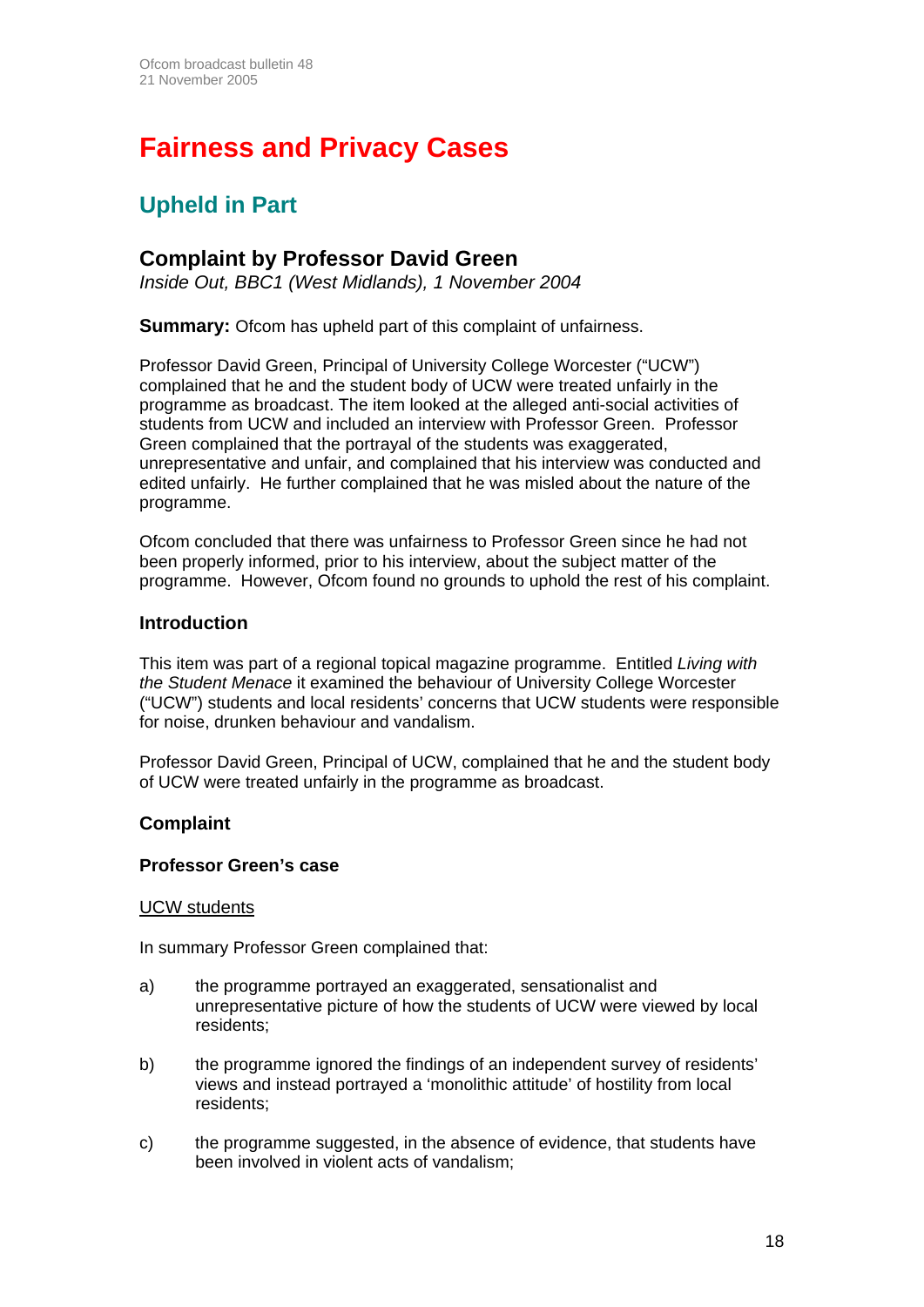- d) the programme-makers failed to interview the police or local councillors to substantiate these allegations;
- e) the use of a news reporter lent the programme a 'spurious' objectivity, and the views of residents supportive of students, as illustrated by a BBC radio phone-in the next morning, were not included in the programme; and,
- f) the President of the Student Union was interviewed but this interview was not used in the programme.

#### Professor Green

In summary Professor Green complained that:

- a) his interview was unfairly conducted, with questions about noise and high jinks rather than the serious allegations made;
- b) he was not given an opportunity to correct the assertions made in the programme and the producer attempted to coach him into saying "it is not a crime to be drunk in your bed"; and,
- c) his interview was unfairly edited, making it appear that he was not answering the specific allegations of the residents interviewed, nor the general assertion of the programme.

#### **The BBC's case**

#### UCW students

The BBC responded that:

- a) problems involving UCW students had received regular coverage in the local newspaper, in spite of initiatives by UCW to tackle the problem, and had been corroborated by the programme-makers' conversations with the UCW press office, local police, fire service, councillors and residents. The commentary reported accurately the extent and location of the problem and put in context the contributions of residents;
- b) the independent survey mentioned by Professor Green was carried out over a wider area and was part of a feasibility study linked to the business case for college growth. The programme made an editorial choice to confine itself to one topic rather than widen the brief to debate whether the college should expand and apply to become a university;
- c) the programme did not accuse students of violent crime and the script made this clear;
- d) various interests and organisations were consulted during programme research and information from the police and councillors was based on residents' complaints which were included in the programme;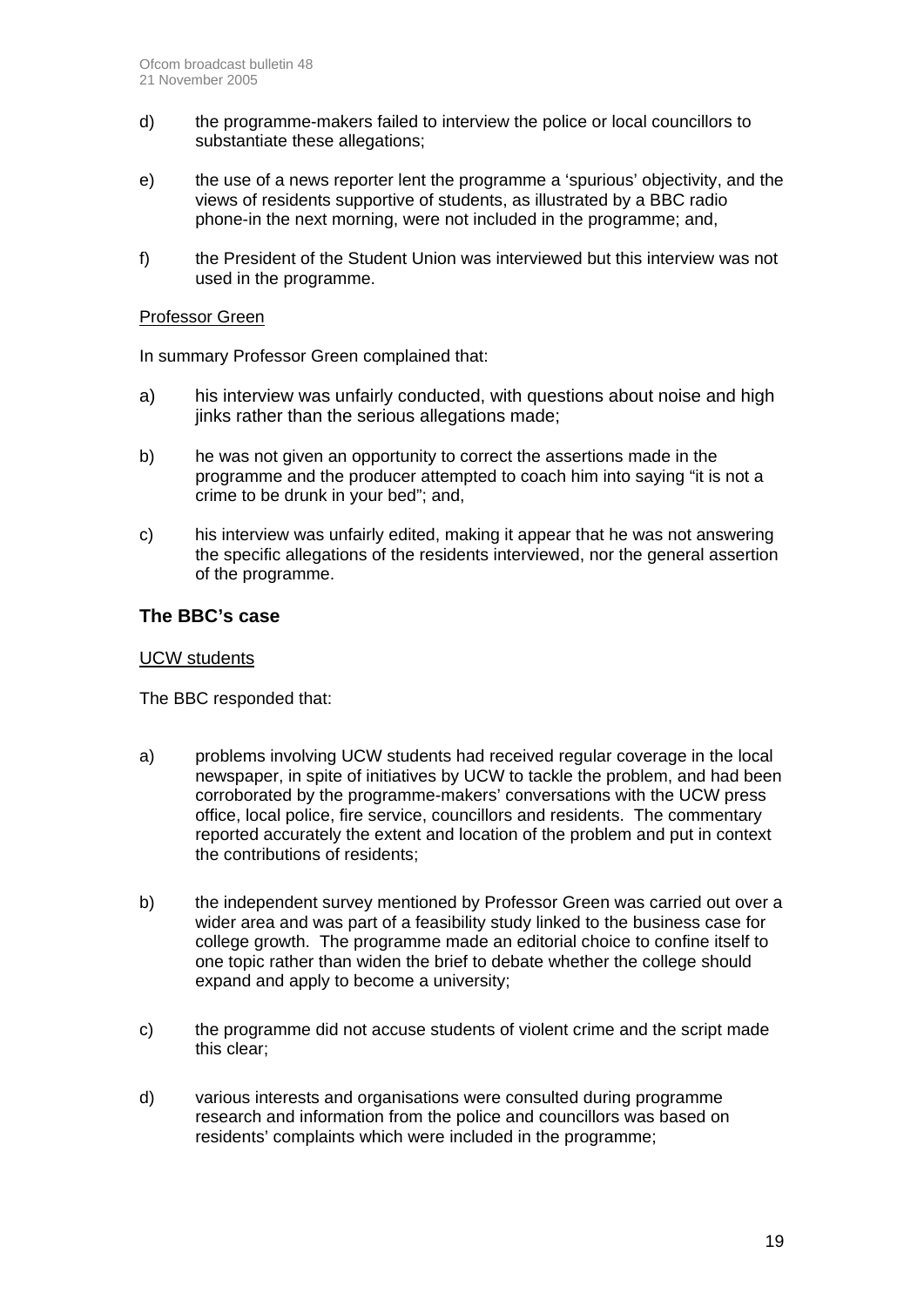- e) the BBC radio phone-in gave an opportunity for all sides to air their views but nothing said contradicted the programme's statement that "students aren't always your ideal neighbour"; and,
- f) the President of the Student Union's interview was not used because she was not as good an interviewee as Professor Green, who had made the same points more effectively.

#### Professor Green

The BBC responded that:

- a) Professor Green's interview was conducted fairly and questions were put to him about vandalism, allowing him the opportunity to correct such assertions. Prior to the interview the programme makers had informed the UCW press office that the item would be examining the impact the planned expansion of the college might have on the city while looking at the problems some residents had with student behaviour;
- b) Professor Green suggested during an on-the-record research conversation that it was not a crime to be drunk in bed. He was given an opportunity to repeat this and chose not to; and,
- c) Professor Green's interview was edited fairly and his contribution addressed the concerns raised by residents.

#### **Professor Green's response**

#### UCW students

In summary Professor Green commented that:

- a) the BBC's case confirmed that the programme had made no attempt fairly and accurately to reflect the diversity of views of the residents of Worcester about the expansion of UCW;
- b) the BBC did not reflect the views of elected councillors and their response dismissed the independent survey of local opinion;
- c) the footage used implied that students were involved in violent crime, both in the scripting and in the pictures used of a brick through a smashed car window and broken van wing mirror; and,
- d) the BBC chose not to broadcast material from the President of the Students' Union or any of the other students interviewed.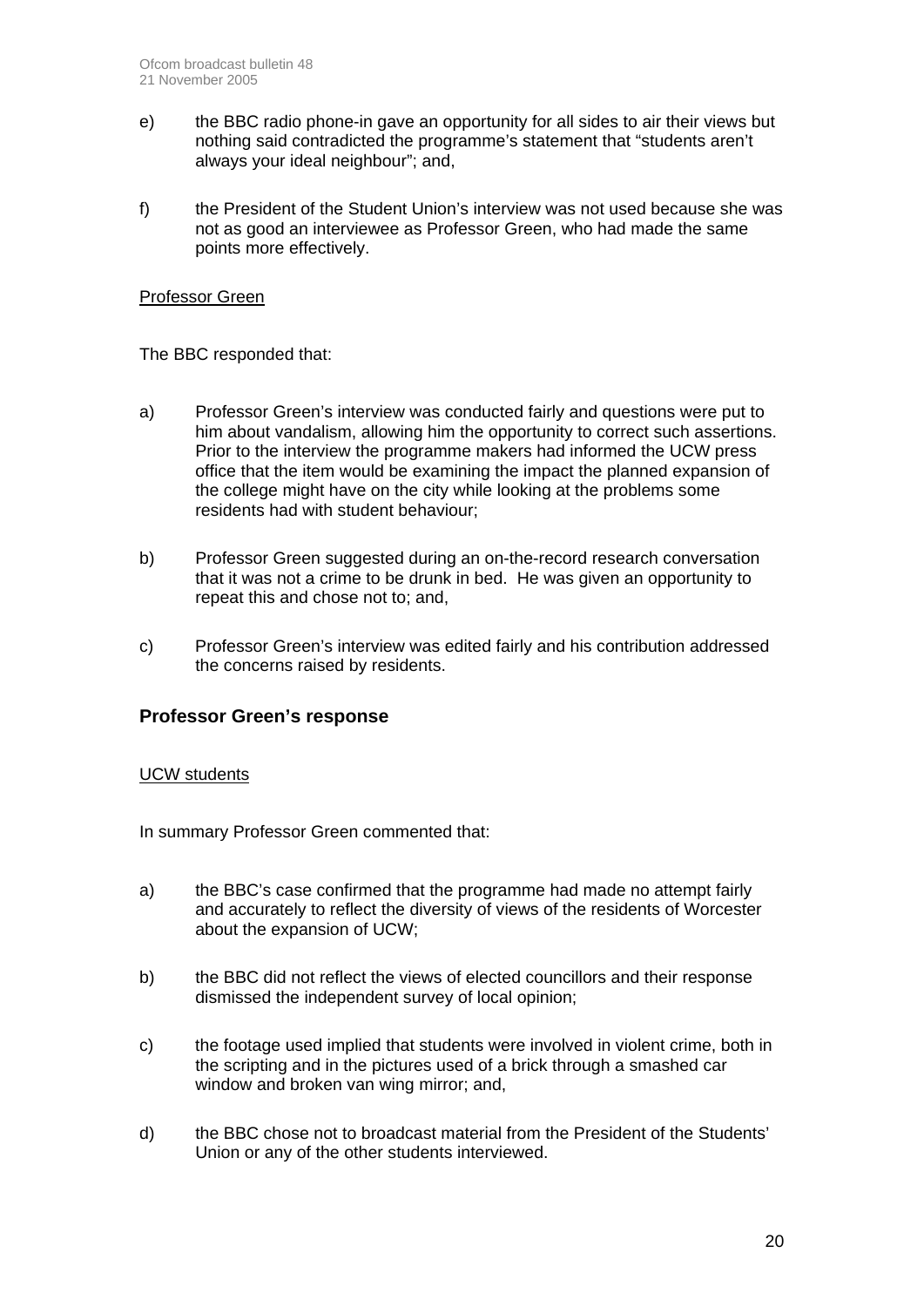#### Professor Green

In summary Professor Green commented that:

- a) it was not true that the BBC made UCW aware that the main focus of the story was to be alleged anti-social behaviour by UCW students. On the contrary the producer had repeatedly requested information on the expansion and development of UCW as a whole and had expressed particular interest in the positive impact on Worcester and its residents of this expansion; and,
- b) he did not have any on-the-record discussion with the producer prior to the interview. The BBC's case confirmed that both he and the UCW press officer were misled by the producer throughout the filming process. The editorial choice mentioned in the BBC's submission to "confine itself to one topic rather than to widen the brief to debate whether the college should expand" was never conveyed to UCW.

#### **BBC's response**

#### UCW students

In summary the BBC responded that:

- a) the programme stated that the vast majority of students were well behaved but reflected the concerns of the residents the programme-makers met; nothing in the audience responses after transmission suggest viewers in Worcester felt the item had been unfair;
- b) the programme-makers did talk to a local councillor during the research process and he identified problems with anti-social behaviour and residents' concerns in his ward;
- c) it was clear from the script, and the accompanying images, that the behaviour discussed involved vandalism not serious or violent crime; and
- d) the decision to use the student interviews carried out in the street, rather than those carried out at UCW, was a legitimate and justifiable editorial choice.

#### Professor Green

In summary the BBC responded that:

a) Professor Green's suggestion that he thought the item would be concentrating on the positive impact of expansion was surprising since an email from the UCW press officer specifically discussed measures the college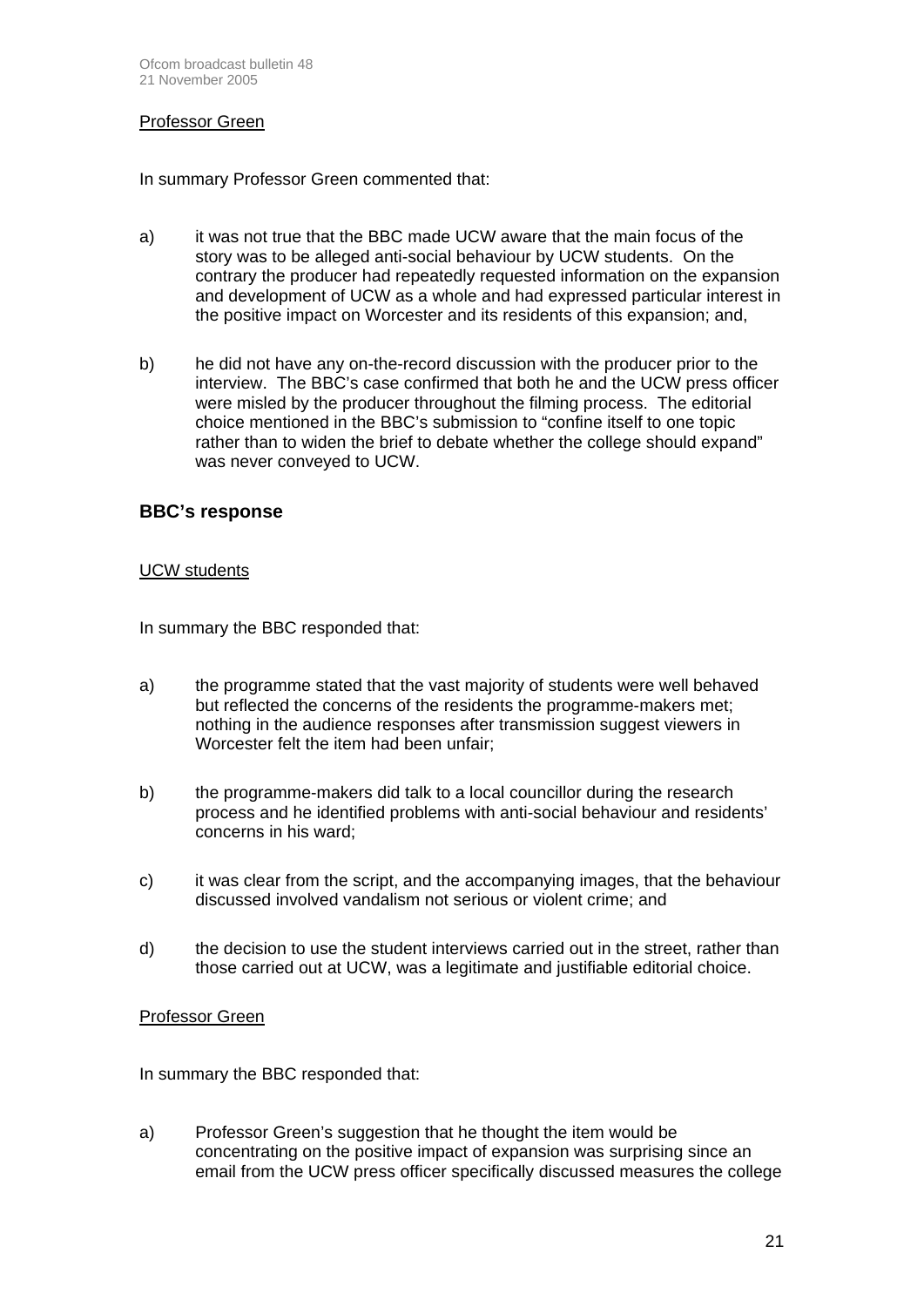was taking to deal with anti-social behaviour by students rather than giving the details of supporters of expansion. At no point in the filmed interview, including in the informal conversation with the reporter recorded while cutaway shots were taken, did Professor Green express surprise at, or complain about, a line of questioning being included or excluded. The thrust of the questioning concerned student behaviour and relations with residents and followed the outline provided by the producer in his pre-interview email; and,

b) it was unclear whether Professor Green denied speaking to the producer prior to interview or accepted he did but disputed the status of the call. The producer pressed for an informal phone conversation in order to discuss the item with Professor Green. The producer's understanding was that Professor Green was aware that the phone call was part of the programme's research and therefore that the item would be discussing anti-social behaviour. This conversation provided Professor Green with the opportunity to satisfy himself regarding the thrust of the item and areas to be covered.

# **Decision**

Ofcom's statutory duties include the application, in the case of all television and radio services, of standards which provide adequate protection to members of the public and all other persons from unfair treatment and unwarranted infringements of privacy in programmes included in such services.

In carrying out its duties, Ofcom has regard to the need to secure that these standards are applied in a manner that best guarantees an appropriate level of freedom of expression. Ofcom is also obliged to have regard in all cases, to principles which require regulatory activities to be transparent, accountable, proportionate, consistent and targeted only at cases in which action is needed.

#### UCW students

Ofcom found that:

- a) the picture of student behaviour presented was placed very firmly in a particular area of Worcester which lies between the town centre and UCW. This was achieved by means of both the script and reporter's piece to camera, and the portrayal was therefore fairly represented within that context. The programme also made clear that the majority of students were well-behaved;
- b) the programme did present a picture of hostility towards students from local residents, but this was attributed to residents living in the particular area of Worcester under examination;
- c) the programme did suggest that students were involved in acts of serious vandalism but made no suggestion that students had carried out acts of violence against people. The programme made clear that the complaints regarding vandalism were allegations against students and were not proven;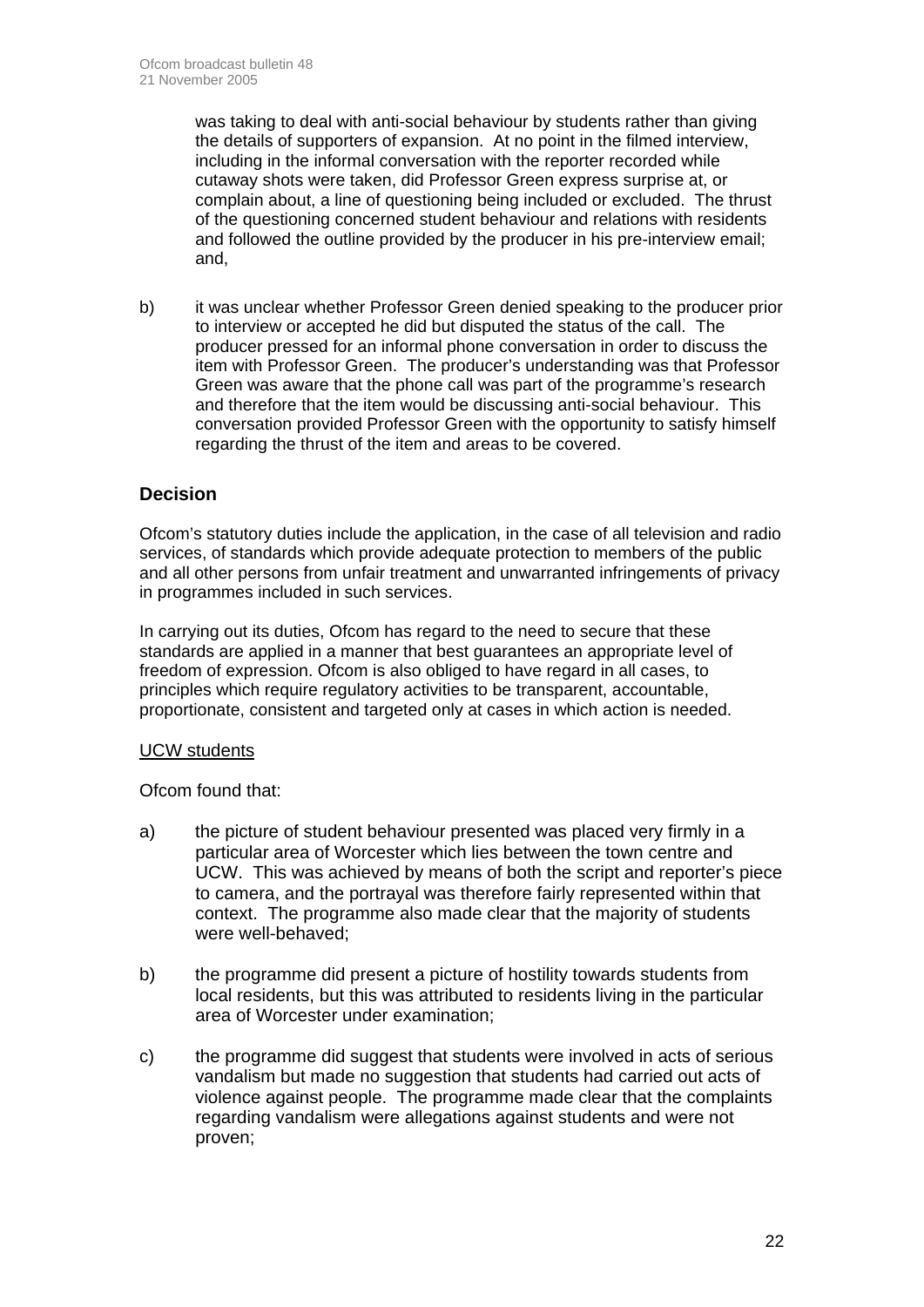- d) the programme did not include interviews with elected local councillors or the police but this was a matter of legitimate editorial choice;
- e) the choice of presenter was a matter for the programme-makers and news presenters are not precluded from presenting current affairs programmes; the representation of residents' views has been dealt with above; and,
- f) the exclusion of the interview with the President of the Student was a matter of editorial choice. Further, the viewpoint of UCW as a whole was represented by the interview with Professor Green.

Accordingly Ofcom did not find that the students of UCW had been unfairly treated in the programme as broadcast.

#### Professor Green

In considering the conduct of Professor Green's interview, Ofcom examined a copy of the full unedited recording. Ofcom found that:

a) Professor Green was not interviewed about simple noise and high jinks at the time and, although individual cases and complaints were not put to him, he was provided with an opportunity to address the broad thrust of the serious allegations made by the programme. Accordingly Ofcom did not find that in these respects Professor Green's interview had been unfairly conducted.

However, Ofcom then addressed the issue of whether Professor Green had been made aware of the focus of the programme, and whether he had thereby been given an opportunity to provide informed consent to his participation in the programme. Of com considered the background correspondence between UCW and the BBC. Ofcom found that:

(i) prior to Professor Green's interview, UCW was provided with a list of interview question areas. First on this list was "The expansion of the College with particular reference to the Castle Street site and the impact this will have on the city". This was followed by question areas concerning the problems some residents claimed to have had with student behaviour and what the College was doing in response. It was reasonable therefore, that Professor Green would have understood the expansion of the College to be the main subject of the programme;

(ii) Ofcom noted that the BBC's submission in response to the complaint stated that: "The programme made an editorial choice to confine itself to one topic [ie student behaviour] rather than widen the brief to debate whether the college should expand and apply to become a university". This conflicted with the account of the programme given to Professor Green in the email outlining interview question areas. It is unclear when this editorial choice was made, but in any event it does not appear to have been conveyed to Professor Green at any time. The fact that he did not express concern during the interview does not necessarily support the BBC's contention that he had been informed that the final programme would focus on student behaviour. This was a time when the focus of his attention would have been on addressing the individual questions put to him.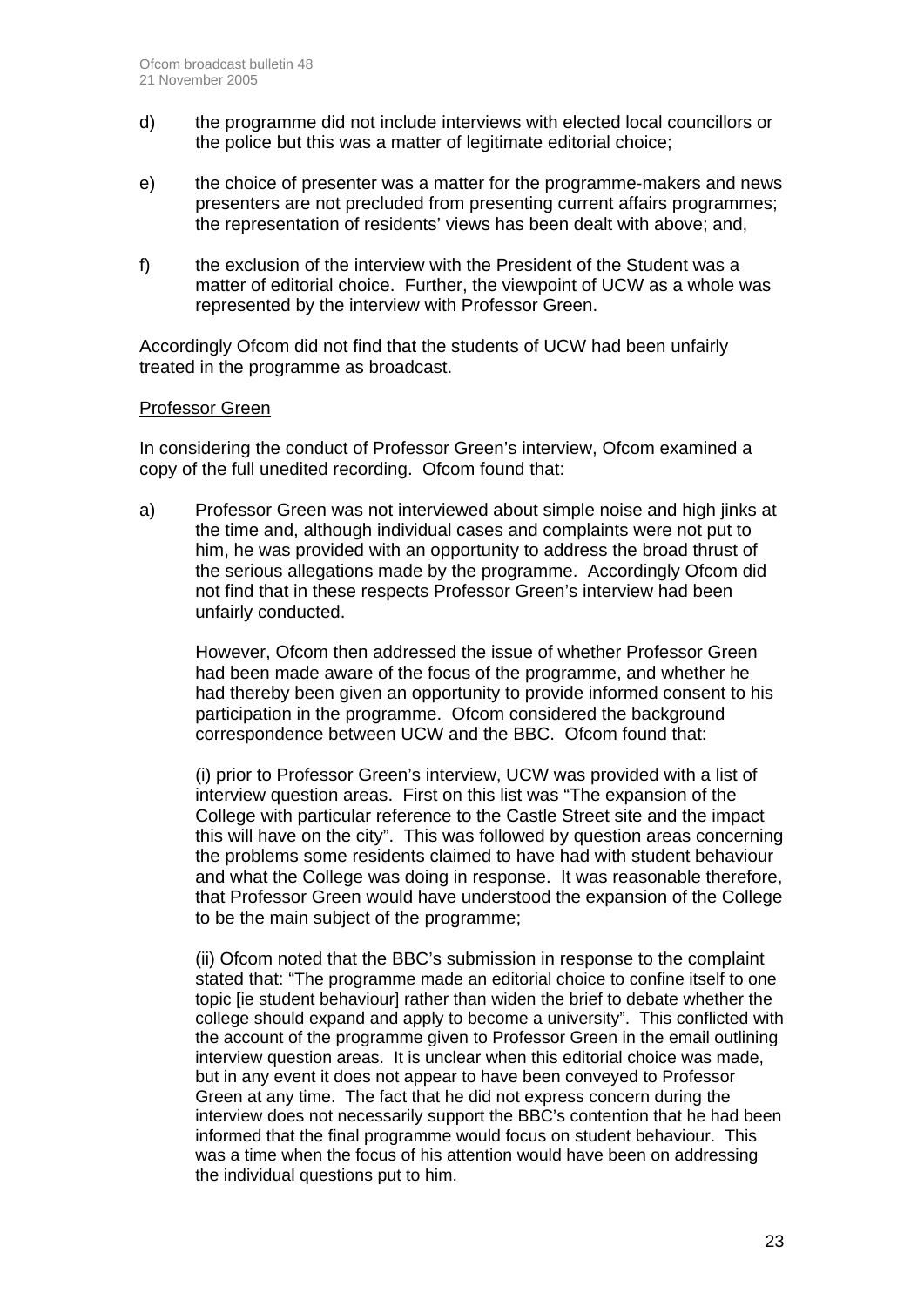Accordingly, Ofcom found that Professor Green was not properly informed about the nature of the programme, which resulted in him appearing in a programme without being given the opportunity to provide informed consent. There was therefore unfairness to Professor Green in the programme as broadcast.

- b) Ofcom found no evidence of coaching. The conduct of the interview did not unfairly curtail Professor Green's ability to address the allegations made about UCW students. Accordingly Ofcom did not find that in these respects Professor Green's interview had been unfairly conducted; and,
- c) the editing of the programme, including the commentary which preceded Professor Green's interview, made it clear that he was addressing the broad thrust of the programme's allegations rather than any individual cases. Accordingly Ofcom did not find that Professor Green's interview had been unfairly edited.

Ofcom has directed the BBC to broadcast a summary of the adjudication.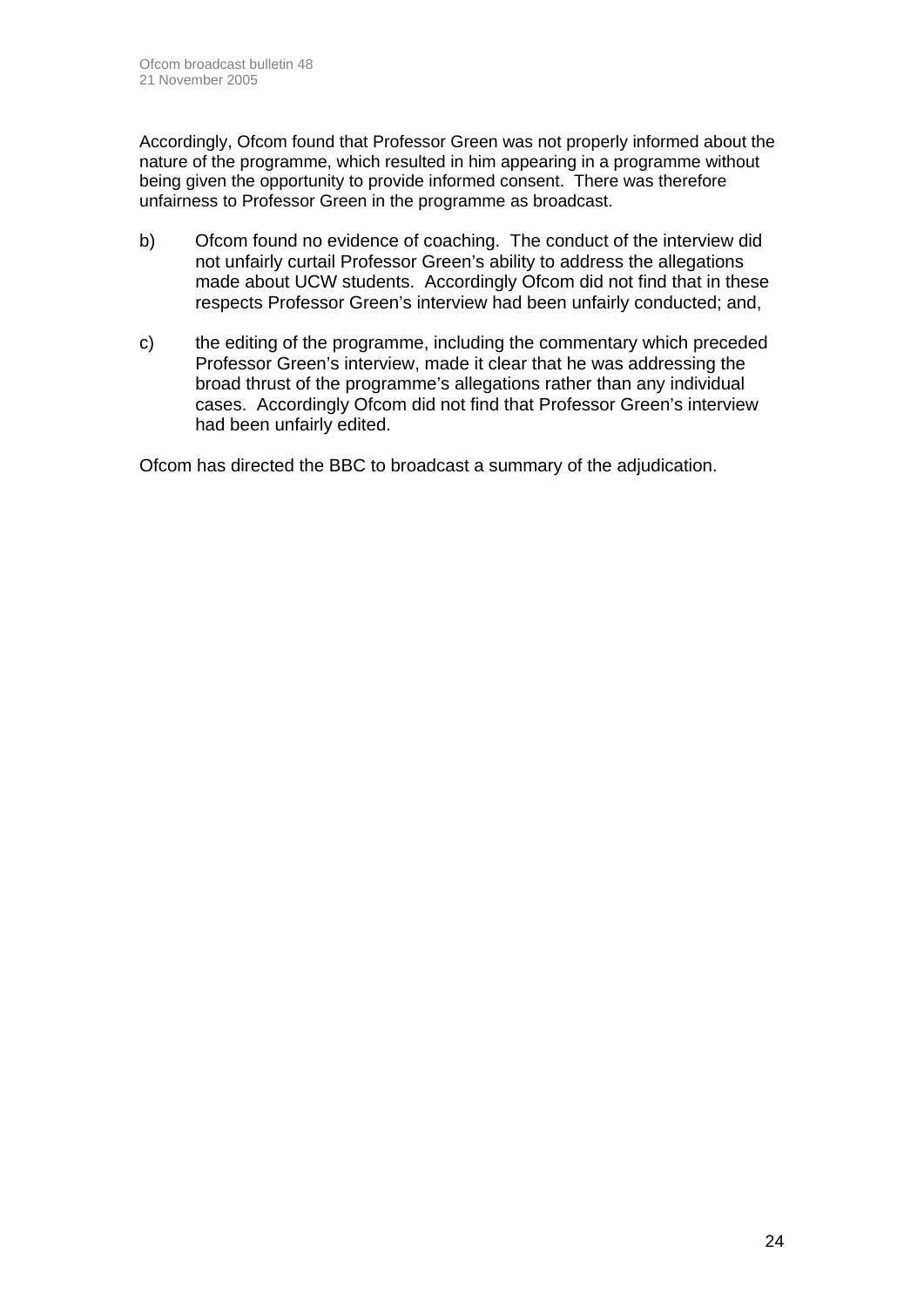# **Complaint by Mr Neil Morgan**

*Watchdog, BBC1, 7 September 2004* 

**Summary:** Ofcom has not upheld nine complaints made about unfair treatment and infringement of privacy for the reasons given below. In one case, Ofcom has found that the programme was unfair to Mr Morgan:

- It was fair to identify Mr Neil Morgan when looking at the activities of Atlantic Property Limited. Mr Morgan was inextricably linked to the actions of Atlantic both in practice and as one of the company's two shareholders.
- It was fair to describe Mr Morgan as being "elusive" given the difficulties experienced by tenants and bailiffs when they sought to contact Mr Morgan.
- The tone of the programme was fair to Mr Morgan and was in keeping with its established style.
- The programme's use of photographs of Mr Morgan, was fair. It did not portray him in a criminal light.
- It was not necessary for programme makers to include Mr Morgan's explanation as to why Atlantic was unable to repay tenant deposits. They were not relevant when looking at the property company and Mr Morgan's dealings with the tenants featured in the programme. After viewing the item, Ofcom noted that the programme makers had included Mr Morgan's explanation for non-payment of deposits.
- The programme was unfair to Mr Morgan when it stated "not a single penny" of the County Court Judgements against Mr Morgan and Atlantic had been paid. Ofcom found that Watchdog programme makers were aware that Mr Morgan had paid some of the money owed to ex-tenants, through documentation provided to Watchdog by Mr Morgan. Given that the programme makers could not prove this material was false or did not relate to the CCJ debts, it was unfair for the programme to unequivocally state that "Not a single penny" had been paid of the CCJs.
- The programme was fair in its handling of Atlantic's tenancy agreement.
- Mr Morgan was given a reasonable amount of time and information to respond to the programme prior to broadcast.
- Mr Morgan's privacy was not infringed by a Watchdog researcher sitting outside his house.
- The use of the photographs of Mr Morgan did not infringe Mr Morgan's privacy as they were already in the public domain.

#### **Introduction**

This edition of the BBC's consumer affairs programme included a report that looked at the complaints of three people about their tenancies. Each had rented properties through Atlantic Property Limited ("Atlantic"), a company of which Mr Morgan is a director. Mr Morgan's practices and his tenancy agreement were criticised. It was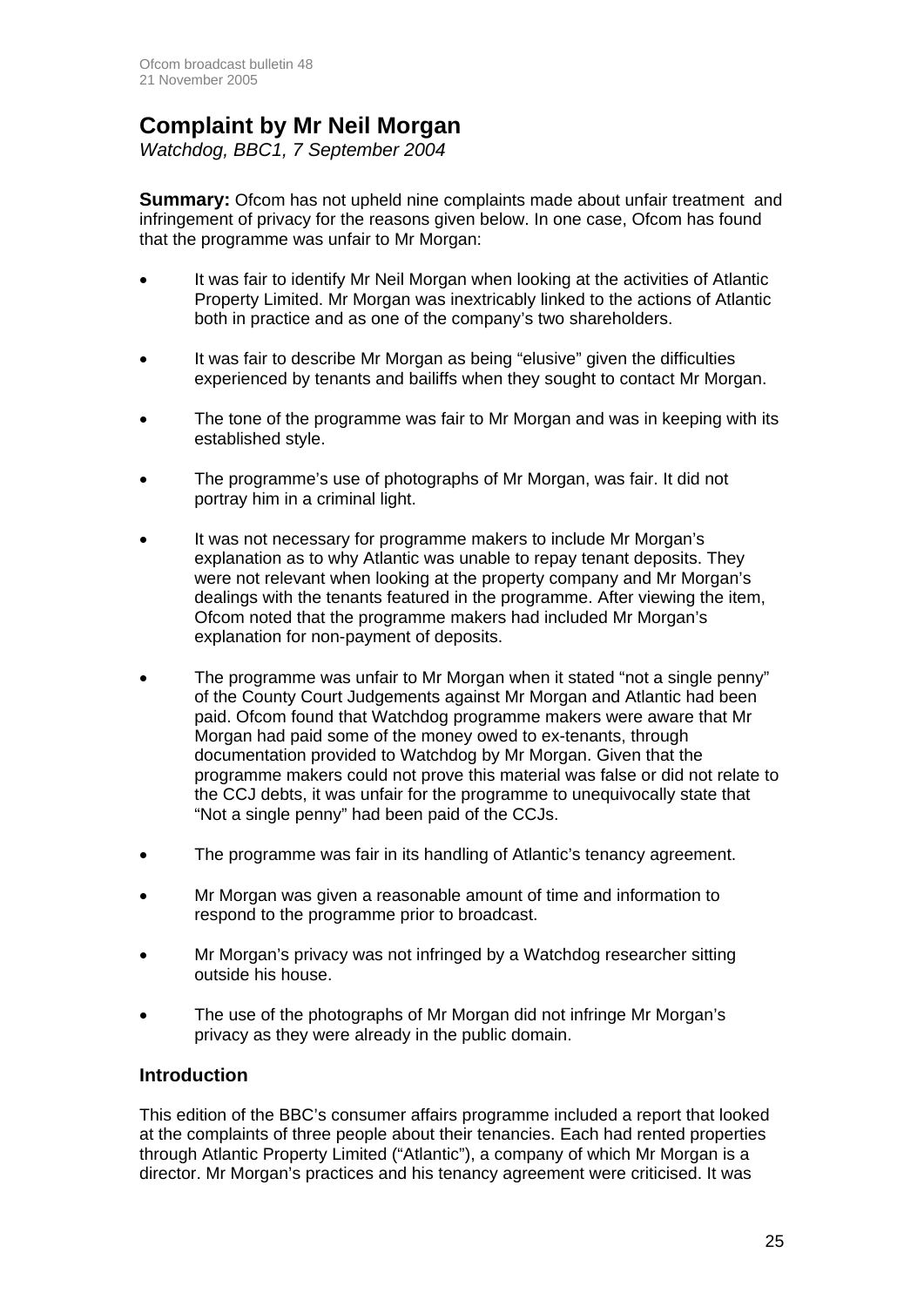stated that he liked to "hang on" to people's money and that tenants had difficulties in contacting him. Extracts from a statement from Mr Morgan were included in the programme and photographs of him were shown during the report.

Mr Morgan complained that he was treated unfairly in the programme and that his privacy was unwarrantably infringed in both the making and broadcast of the programme.

# **The Complaint**

#### **Mr Morgan's case**

In summary, Mr Morgan complained as follows:

#### Fairness

a) Atlantic was a limited company, liable for the debts owed in the cases referred to in the programme. Although he was a director of Atlantic, he was not personally liable for its debts. The repeated references to him personally owing people money were unfair;

b) the report criticised him personally and portrayed him as an elusive criminal, both in terms of the words used and the tone in which they were used. An assurance given to Mr Morgan's solicitors by the programme makers that it would not be alleged that Mr Morgan was dishonest was not adhered to.

Mr Morgan stated that he was not difficult to find, as was evident by the fact that the programme-makers contacted him without difficulty. In any event, it was Atlantic that owed people money, not himself, so there was no need for tenants or former tenants to find him personally. Nor did the report include his response to allegations about his addresses. He told the programme makers that Atlantic's mail address was legitimate and that all correspondence was answered;

c) the programme's portrayal of him was compounded by the use of photographs of him, which were selected to portray him in the worst possible light. The shots were manipulated to show him as a criminal figure, with his head down, walking away quickly;

d) the report focused on selective facts and failed to give the true context of the situation. Had the facts been fairly presented, to show that Atlantic's problems were caused by non-payment by other tenants, the story would have evaporated, leaving only a story of a company experiencing trading difficulties. The report did not make clear that, instead of choosing to shut the company down, as he could have done, Mr Morgan had tried to rescue the situation and had been paying tenants back with his own money;

e) the report alleged that "not a single penny" of County Court Judgements ("CCJs") against Atlantic in favour of tenants had been repaid, when this was not the case. The programme-makers had evidence, prior to broadcast, to show that Mr Morgan had been paying people back personally from some time prior to the programme's involvement;

f) the report did not include his response to allegations about the tenancy agreement used by Atlantic. He had advised the programme-makers that the agreement which was drafted by lawyers, had been upheld by the Courts and that it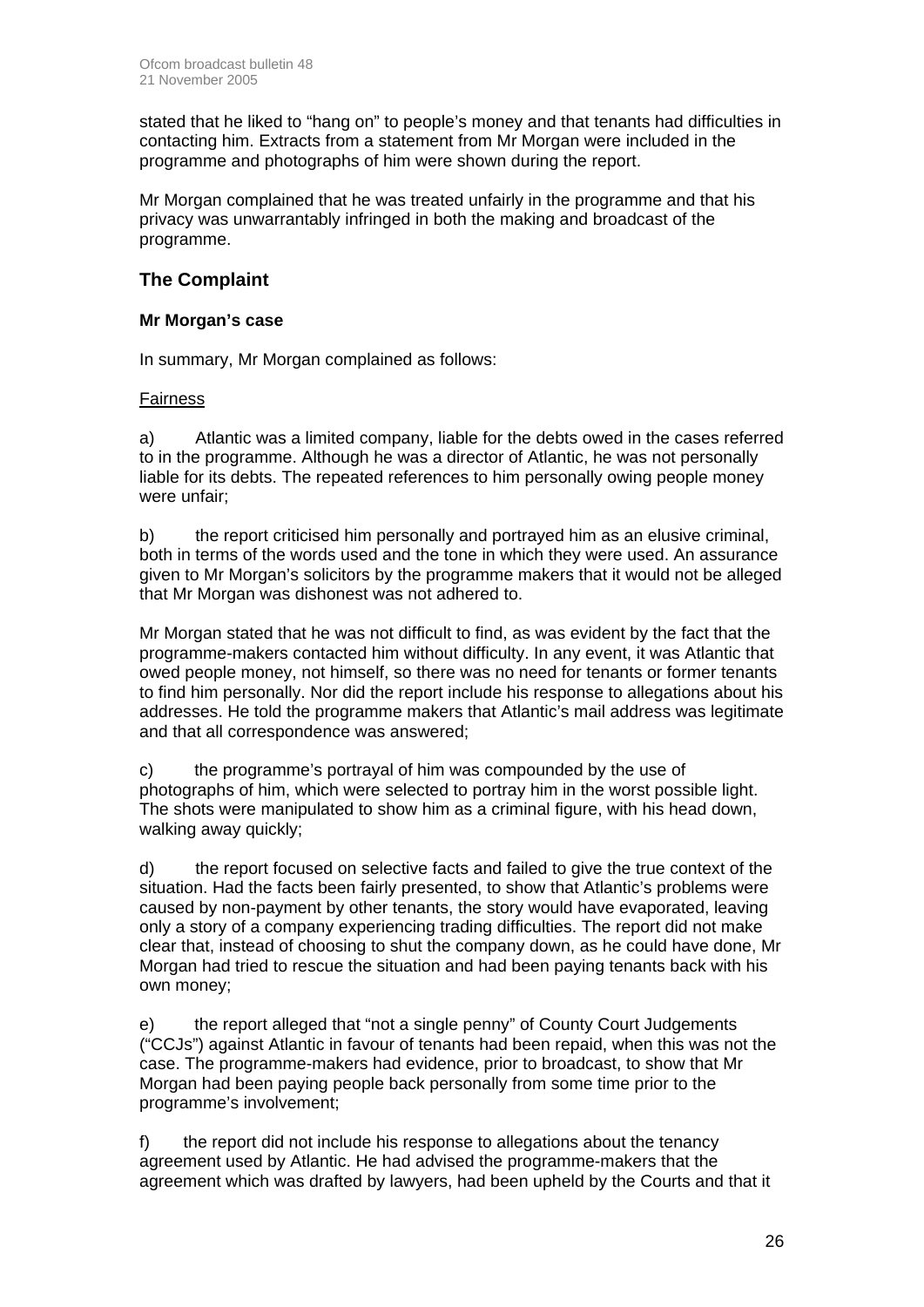was fully explained before tenants signed it. Mr Morgan also informed Ofcom that the tenancy agreement had been upheld by the High Court in a case that was heard after the *Watchdog* broadcast. The opinion of the expert who appeared on the programme and criticised the agreement was simply that: the opinion of a lawyer;

g) he was not given a proper opportunity to respond to the allegations made in the report. Although the report was being planned for some months, he was only given two working days' notice of the broadcast. Despite this, he fully cooperated with *Watchdog* and provided extensive, compelling evidence to disprove their story of deliberate dishonesty in advance of the broadcast. An invitation to take part in an interview was only given at the last minute. He did not take it up, as he feared he would be ambushed, since the programme makers appeared not to have considered the material he had provided to them.

# **Privacy**

h) Mr Morgan stated that, on 24 August 2004, a reporter from the programme sat outside his house during the day and followed people leaving the house. This unwarrantably infringed his privacy in the making of the programme; and,

i) still photographs of him were used in the programme. This unwarrantably infringed his privacy in the programme as broadcast.

# **The BBC's case**

In summary the BBC responded as follows:

#### Fairness

a) although Mr Morgan drew a distinction between himself and Atlantic in his complaint, in reality he made no such distinction. According to the accounts for 2003, Mr Morgan is the "ultimate controlling party" of Atlantic. He dealt personally with the people who featured in the programme. In the circumstances, it was fair to refer to him as being responsible for their mistreatment;

b) the programme did not allege stealing or dishonesty by Mr Morgan, as his solicitors had been assured it would not. However, the statement in the report that Mr Morgan "likes to hang on to people's money" was justified. It was borne out by the numerous CCJs against Atlantic and six against Mr Morgan personally. In addition, once contacted by the programme-makers, Mr Morgan wrote to Mr Chris Brett, one of the former tenants featured in the report, and sent him a cheque in partial settlement of his claim. He was therefore still "hanging on" to some of Mr Brett's money. Another person featured in the report, Ms Sophie Brito, obtained a CCJ against Atlantic for money owed to her but had not received payment. Mr Morgan's claim to the programme makers that the CCJs in the cases to be featured were default judgements, made without the court hearing from either party, was not true. He had himself included in the documents provided to the programme-makers copies of defence statements made in Ms Brito's case;

c) the portrayal of Mr Morgan in the programme as elusive was also justified, since tenants were unable to find him. His registered office address is a mail forwarding address, as is the home address listed for him at Companies House. There is therefore no legitimate office address and his real home address is not listed on any official documents, despite a legal requirement to list his usual residential address on Companies House documents.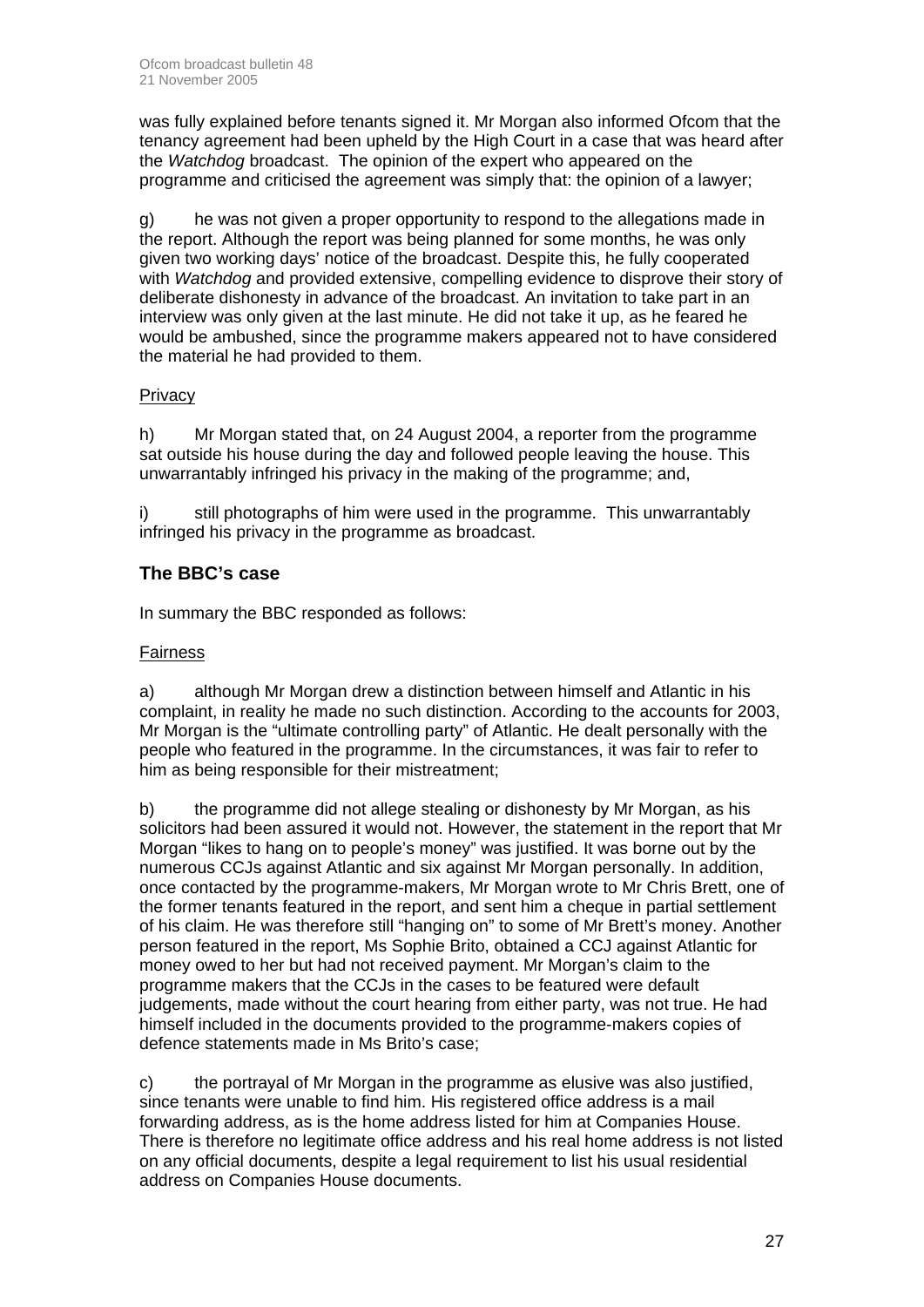d) Mr Morgan's argument that he has been treated badly by other tenants, who owe him money, was not relevant to the complaints of the tenants featured in the report. Although Mr Morgan sought to portray himself as a struggling businessman, he is, according to the Company Appointments register, a director or secretary of 20 separate companies at just one address. He also uses at least three other addresses;

e) at the time of the broadcast, there was no evidence that Mr Morgan had made payments personally to anyone other than Ms Katie Watt and Mr Phil Kemp, two of the former tenants featured in the report, before the involvement of the programmemakers;

f) the statement provided by Mr Morgan for the programme contained a number of questionable points and was treated by the programme makers with caution. In the opinion of the expert property lawyer who appeared on the programme, Mr Morgan uses a particularly oppressive tenancy agreement; and,

g) the programme makers sent letters and faxes to Mr Morgan on 31 August 2004, four working days before the broadcast. His first reply was dated 1 September 2004. There were numerous exchanges between Mr Morgan and the programme makers, which clearly set out the allegations to be made. The communications from Mr Morgan demonstrate that he was completely familiar with the cases to be featured. He therefore took up several opportunities to respond to the points the report would be making.

# **Privacy**

h) As regards infringement of privacy in the making of the programme, a researcher did park on the public highway near Mr Morgan's house, but made no attempt to enter his property; and,

i) As regards infringement of privacy in the programme as broadcast, the programme makers avoided giving any information that would identify Mr Morgan or his home. He was not filmed or photographed by the programme-makers, nor did the programme reveal any personal information about him. The still photographs used were taken by a freelance photographer seven years earlier and one of them had been published in a local paper in 1997.

There was therefore no infringement of Mr Morgan's privacy in the making or the broadcast of the programme.

# **Decision**

Ofcom's statutory duties include the application, in the case of all television and radio services, of standards which provide adequate protection to members of the public and all other persons from unfair treatment in programmes included in such services.

In carrying out its duties, Ofcom has regard to the need to secure that the application of these standards is in the manner that best guarantees an appropriate level of freedom of expression. Ofcom is also obliged to have regard in all cases, to the principles under which regulatory activities should be transparent, accountable, proportionate, consistent and targeted only at cases in which action is needed.

In the circumstances of this case the Fairness Committee found the following: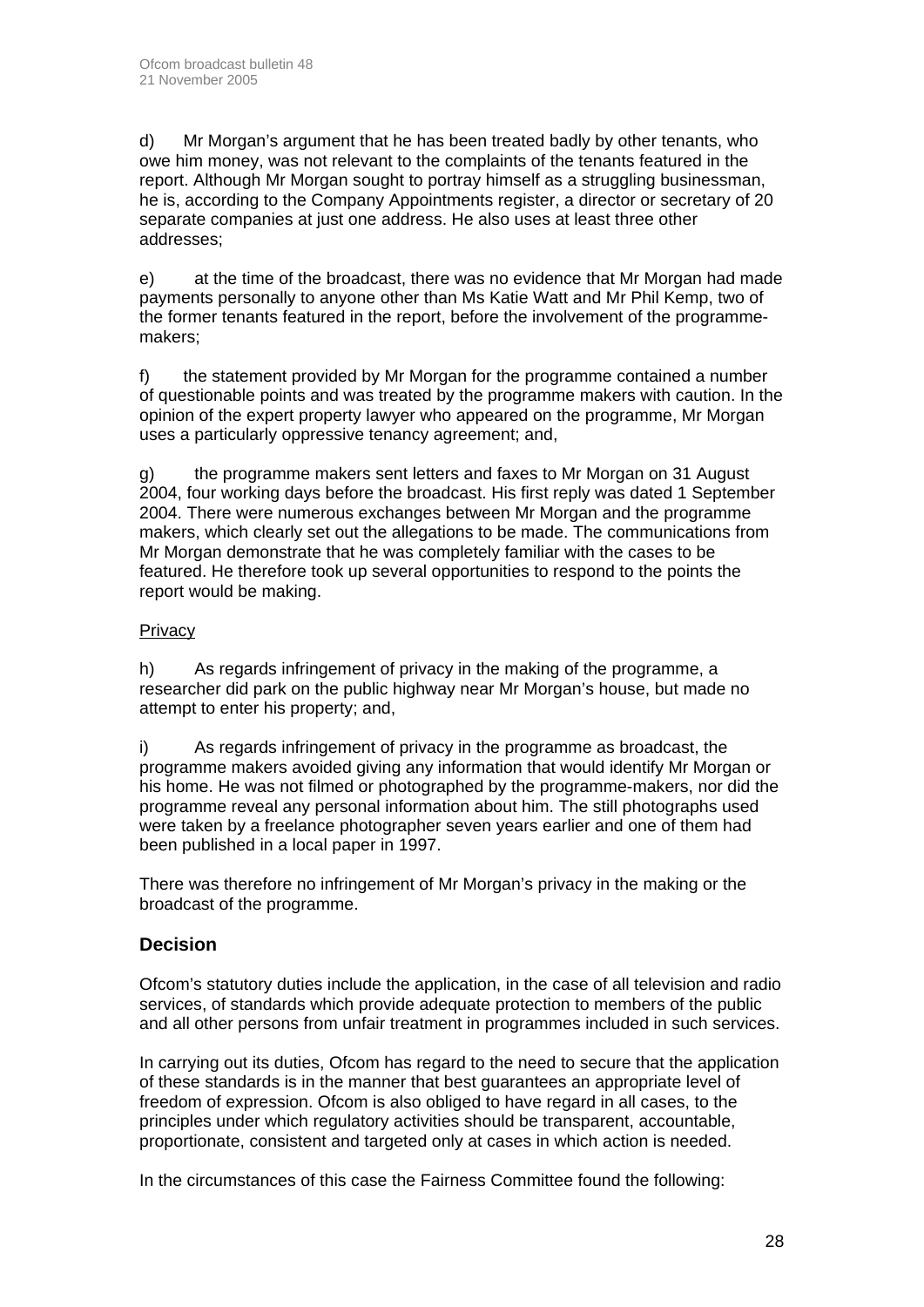a) It was apparent from the material before the Committee that Mr Morgan was inextricably linked to the activities of Atlantic. As a director and as one of only two shareholders it was, in the Committee's view, reasonable for the programme to identify Mr Morgan when looking at the activities of Atlantic.

However, the Committee noted that the programme referred to Mr Morgan as "Neil Morgan of Atlantic Property Limited". In the circumstances, it was likely to have been clear to viewers that when the programme referred to money owed to tenants, Mr Morgan did not owe the money personally, but was acting in his capacity as director of Atlantic.

b) The Committee considered that it was reasonable for the programme to describe Mr Morgan as being "elusive", as this appeared to be the case in practice. Tenants and bailiffs acting on behalf of the courts had had difficulty finding Mr Morgan to reclaim assets. In addition Mr Morgan's usual residential address could not be found on Companies House documentation, as is required. It was the Committee's view that this inability to locate Mr Morgan, when required, supported the programme's description of Mr Morgan as "elusive" and did not amount to unfairness, notwithstanding the fact that the programme-makers had themselves been able to find Mr Morgan.

The Committee noted that the programme did not describe Mr Morgan as dishonest. However, it did state that Mr Morgan liked to "hang on to people's money" and raised concerns about his treatment of tenants. In the Committee's view this was legitimate in light of the personal testimony provided by some of Mr Morgan's former tenants, referred to in the programme, and the evidence before the Committee that Mr Morgan and Atlantic were the subject of many County Court Judgements.

In the Committee's view the programme did not portray Mr Morgan as a criminal in either the words used or the tone of the presentation. The tone of the programme's presentation of matters was in keeping with the established style of the programme and likely to be well known to viewers. In the Committee's view, and given the legitimate concerns raised about Mr Morgan's treatment of at least some of his former tenants, the tone and presentational style was unlikely to have materially affected viewers' understanding of Mr Morgan's actions in a way which was unfair to him.

c) The Committee had no evidence that the photographs of Mr Morgan included in the programme had been manipulated to depict him in a criminal light. In the Committee's view the presentation of the photos appeared to be straightforward and unlikely, in itself, to have led to viewers reacting critically to Mr Morgan.

d) In the Committee's view the programme-makers took all reasonable steps to ensure that they had considered all material facts. In relation to Mr Morgan's complaint that the programme failed to include his explanation as to why Atlantic had been unable to repay tenant deposits, the Committee took the view that the programme made sufficient reference to this when it stated: "Neil Morgan says this is all being caused by dishonest tenants. He says he is owed more than £100,000 this year alone". After viewing the programme the Committee was satisfied that the programme makers were under no obligation to include such reasons for financial difficulties as they were not relevant when relating Mr Morgan and Atlantic's dealings with Mr Kemp and Ms Watt, Mr Brett and Ms Britto.

e) Mr Morgan complained that the programme had said "not one single penny"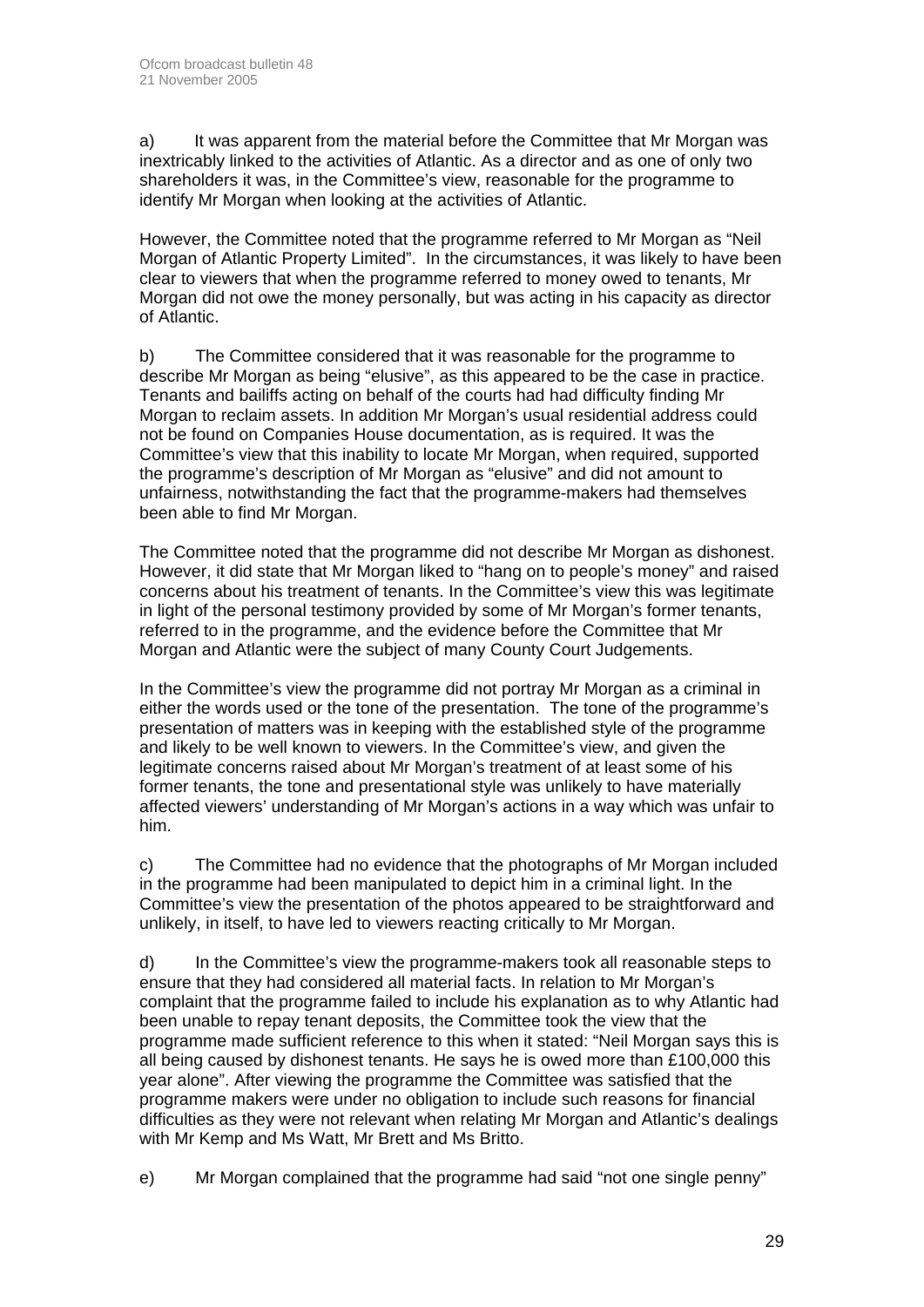of the CCJ's against the company had been paid. He said this was untrue and therefore amounted to unfairness. The Committee agreed with Mr Morgan for the following reasons:

The context within which the phrase was made was not sufficiently clear to indicate whether the phrase referred to any of the outstanding CCJs or only the tenants featured in the show who had sought CCJs against Mr Morgan and Atlantic. It was the Committee's opinion that based on the statement as it was heard, a viewer would have been likely to have come away with the impression that "not one single penny" had been paid either to the tenants featured who had a CCJ against Mr Morgan or any of the outstanding CCJs.

Documentation provided by the broadcaster showed that the programme makers had been aware that Mr Morgan had paid some of the debts owed to ex-tenants prior to broadcast: "We are aware that you have repaid some ex-tenants from your personal account in Jersey; however the people featured in our film are still awaiting payment" (fax from Alex Loughran, Watchdog Producer to Mr Morgan, 2 September 2004).

As the programme makers could not prove that these payments made by Mr Morgan to ex-tenants were not for CCJs, it was inaccurate for them to say so emphatically that "not one single penny" had been paid to anyone who had won a CCJ against Mr Morgan. The Committee therefore concluded that the inclusion of such a statement was unfair to Mr Morgan.

f) Mr Morgan complained that the report did not include his response to allegations about the tenancy agreement used by Atlantic. After viewing the programme and transcripts, the Committee found that programme did refer to Mr Morgan's response, stating: "As for his tenancy agreement, he claims he used it for years without complaint". The programme-makers were not obliged, in the interests of fairness to include all his comments, and in the Committee's view this fairly represented his position about this.

g) The Committee was satisfied that the programme makers did give Mr Morgan a reasonable amount of time to respond and that the information provided to him did accurately inform him of the likely nature and content of the programme. When coming to this conclusion the Committee noted that Mr Morgan was told about the three cases and was well aware of the facts involved in each. The Committee also noted that Mr Morgan was not only first alerted about the programme on 31 August 2004 and the programme was recorded on 6 September 2004 but also, he was able to respond to the programme makers by the 1 September 2004 with what appeared to be a well argued, thoughtful, detailed and informed case.

#### Privacy

The line to be drawn between the public's right to information and the citizen's right to privacy can sometimes be a fine one. In considering complaints about the unwarranted infringement of privacy, the Committee will therefore, where necessary, address itself to two distinct questions: First, has there been an infringement of privacy? Second, if so, was it warranted?

h) With regard to the making of the programme, the Committee considered that the actions of the programme's researcher in waiting on a public road outside Morgan's property did not amount to an infringement of Mr Morgan's privacy. When reaching this decision the Committee noted that Mr Morgan's property was not entered and the researcher remained in a public place. No events or actions of an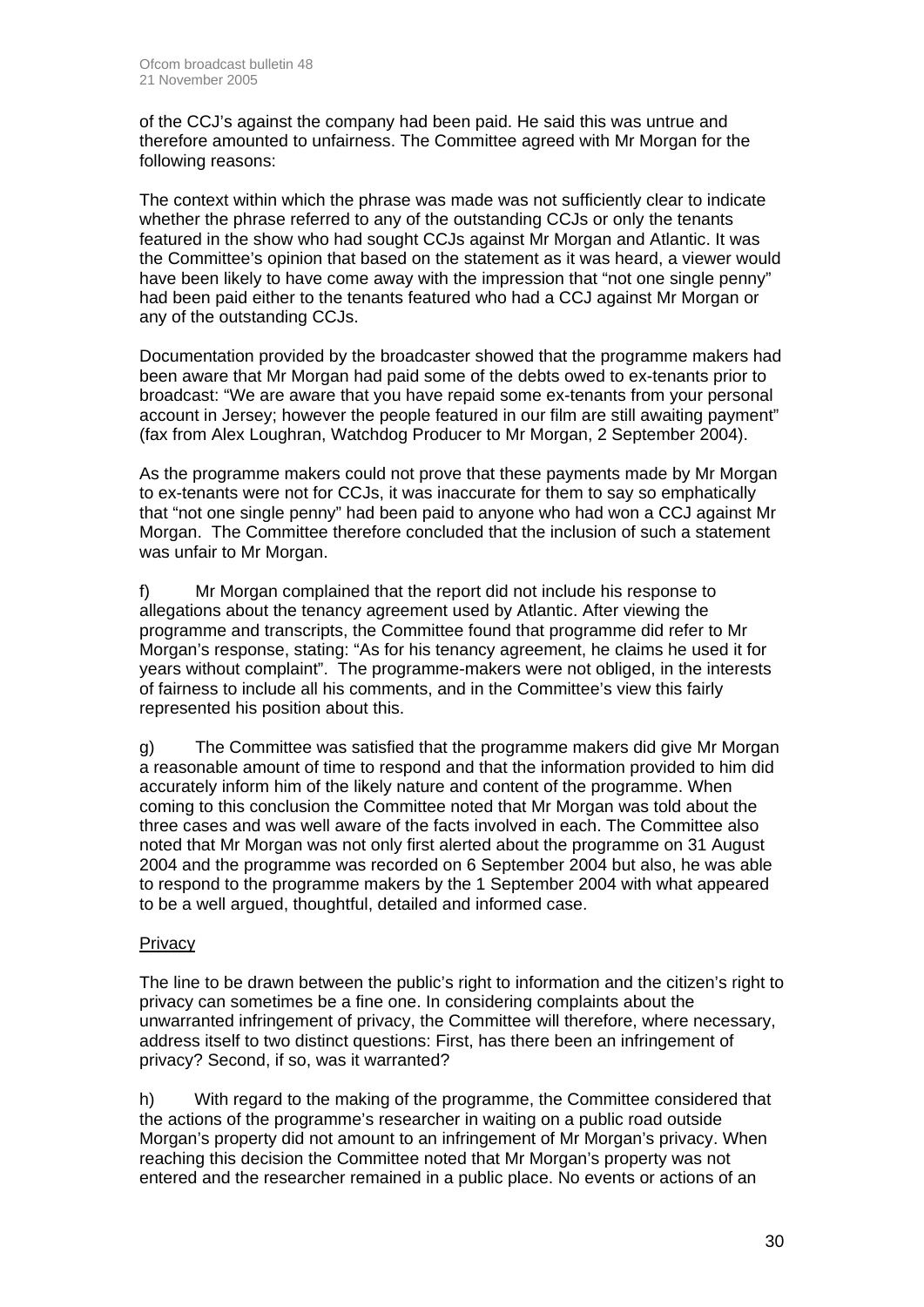inherently private nature were filmed and Mr Morgan provided no convincing evidence that third parties were followed when leaving his property.

i) With regard to the programme as broadcast, the Committee considered that the programme did not disclose any information that was not already in the public domain. Mr Morgan was not filmed or photographed by the programme-makers, nor did the programme disclose any personal information about him.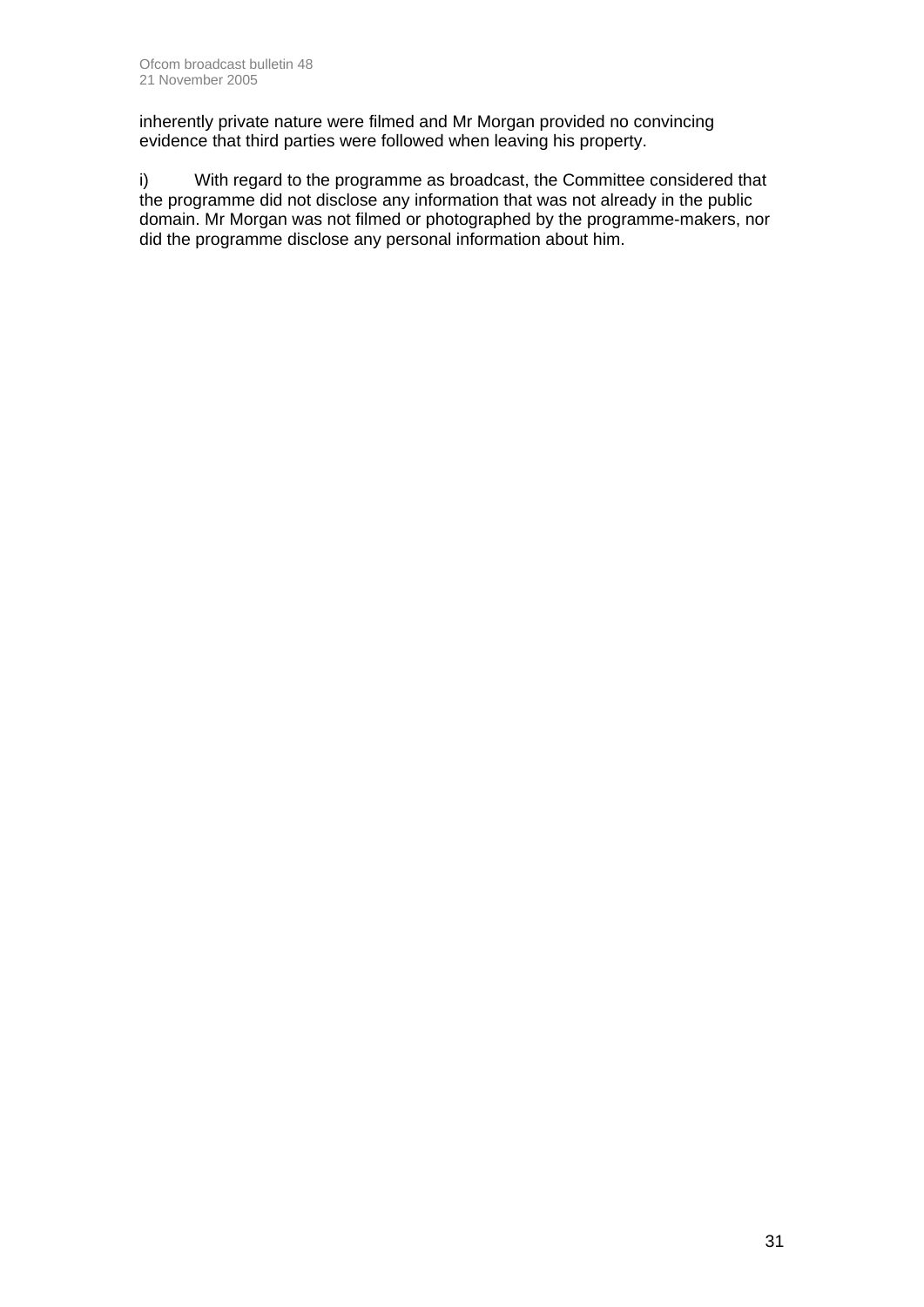# **Not Upheld**

# **Complaint by Mrs Shamim Sheeraz**

*Car Wars 3, BBC 1, 3 November 2004*

**Summary:** Ofcom has not upheld this complaint of unwarranted infringement of privacy in both the making and broadcast of an edition of Car Wars, broadcast by the BBC on 3 November 2004.

Mrs Sheeraz complained that her privacy and that of her children was unwarrantably infringed in that she and her children were filmed without consent and that footage was subsequently broadcast without consent.

With regard to the making of the programme, Ofcom took the view that the incident happened in a public place and was filmed from the public footpath. The actions of Mrs Sheeraz and her children were not of an inherently private nature and as such they did not have a reasonable expectation of privacy in the circumstances. Ofcom also accepted the BBC's submission that, given the nature of the incident, it had not been possible to seek permission prior to filming.

With regard to the programme as broadcast, Ofcom considered that the actions were sufficiently in the public domain to justify being included in the programme without the programme-makers first seeking her consent to broadcast the footage. Ofcom also considered that sufficient steps had been taken to conceal the identity of Mrs Sheeraz and her two children and it was unlikely that they would have been identifiable to a wide audience.

In all the circumstances, Ofcom found that there was no infringement of Mrs Sheeraz's privacy and that of her children, in either the making or broadcast of the programme.

# **Introduction**

This programme followed 'Operation Acclaimer', a police investigation into organised car crime. As part of the investigation the police had concentrated on finding Mr Cameron Sheeraz who was believed to be responsible for a car 'cloning' scam.

The programme included footage of Mr Sheeraz as he was arrested outside his home. It showed Mr Sheeraz in the process of reversing his car to take one of his daughters to school when the arrest was made. During the course of this, his wife, Mrs Shamim Sheeraz appeared from the house to remonstrate with the police, at this point their youngest daughter also appeared. The elder daughter could be heard to be in a state of distress as she was taken out of the car and brought back into the house.

Mrs Sheeraz complained that her privacy and that of her children was unwarrantably infringed in both the making and broadcast of the programme.

# **Complaint**

#### **Mrs Sheeraz's Case**

In summary, Mrs Sheeraz complained that her privacy and that of her children was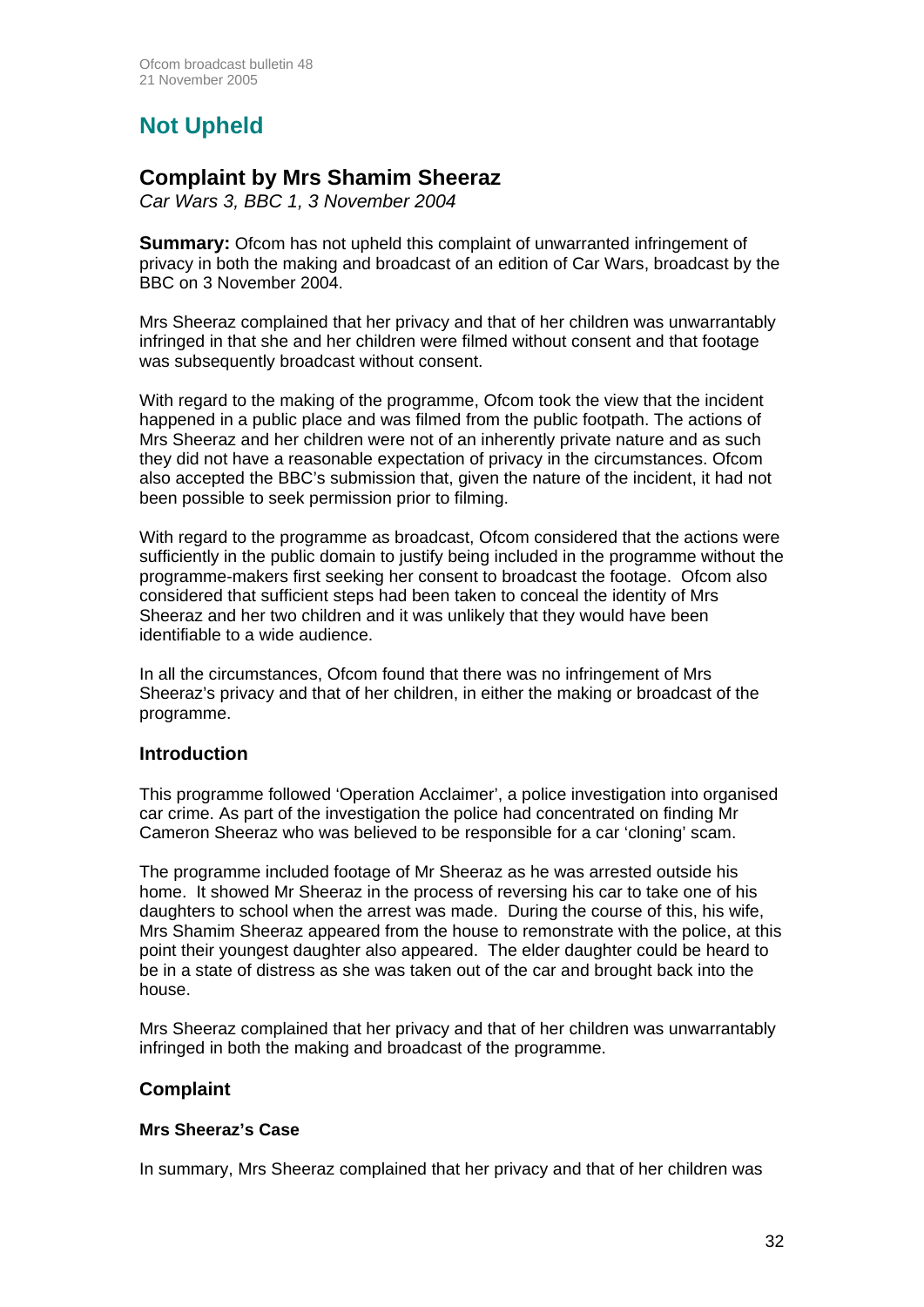unwarrantably infringed in both the making and broadcast of the programme in that she and her children were filmed without consent and that footage was subsequently broadcast without consent. She stated that she and her children were identifiable from the footage included in the programme.

She said that the incident was of a private nature, particularly as her children had been in a state of shock and distress, and in the circumstances they had a reasonable expectation of privacy. She also said that her husband's actions did not justify broadcasting footage of her and her children.

# **The BBC's Case**

In summary, the BBC responded as follows:

It was not necessary to seek consent for filming as an arrest, as an act of law against an individual, is an inherently public event. Further, the arrest took place in a public place in full view of passers by and the camera operators remained on the public footpath throughout the arrest. In any event, obtaining permission in advance of filming would not have been an option as surprise was the key to the success of the police operation.

In order to record what was a public event, the camera operators had no choice but to film those who were incidentally involved, including the children. However, it was clear from the footage that Mrs Sheeraz's elder child, who was in the car, was already distressed at seeing her father being arrested. There were no grounds for concluding that the filming added to the distress of the children.

The BBC said that every effort was made to avoid adding to the children's distress by concealing their identity in the programme as broadcast. Further, as the children were both very young, and the programme was shown after the watershed, it was unlikely to have been seen by any of their peers.

With regard to the filming of and broadcast of footage of Mrs Sheeraz, the BBC said that she appeared on camera because, without warning, she walked swiftly out of the house to where filming was taking place. Her face was entirely obscured in the programme as broadcast.

# **Decision**

Ofcom's statutory duties include the application, in the case of all television and radio services, of standards which provide adequate protection to members of the public and all other persons from unfair treatment and unwarranted infringements of privacy in programmes included in such services.

In carrying out its duties, Ofcom has regard to the need to secure that these standards are applied in a manner that best guarantees an appropriate level of freedom of expression. Ofcom is also obliged to have regard in all cases, to principles which require regulatory activities to be transparent, accountable, proportionate, consistent and targeted only at cases in which action is needed.

In Ofcom's view the line to be drawn between the public's right to information and the citizen's right to privacy can sometimes be a fine one. In considering complaints about the unwarranted infringement of privacy, Ofcom will therefore, where necessary, address itself to two distinct questions: First, has there been an infringement of privacy? Second, if so, was it warranted?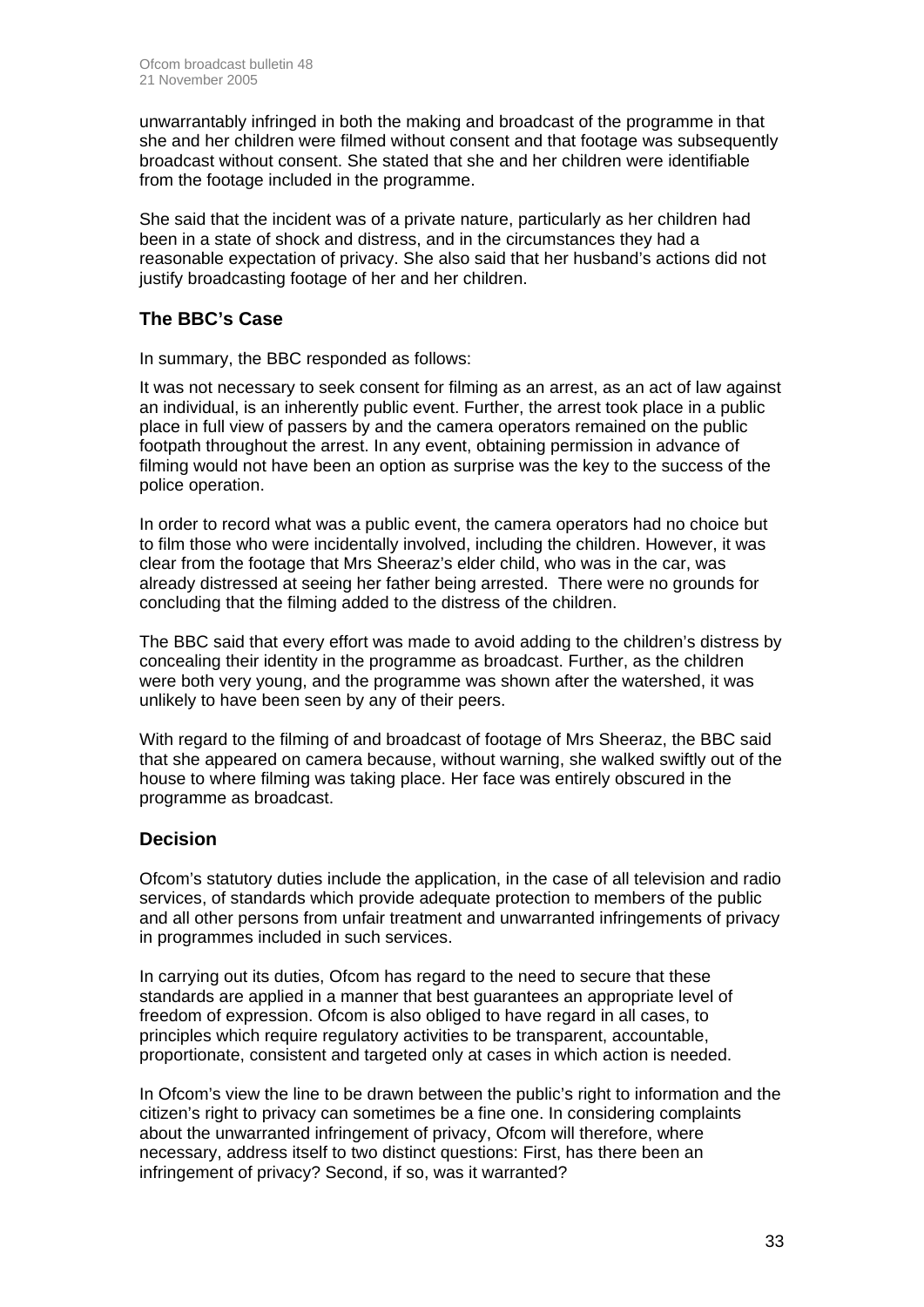Whether or not an event, action or information is in the public domain must be considered on a case by case basis according to all the relevant facts. The fact that it occurs in a public place is not necessarily sufficient in itself to determine that it is in the public domain. With specific regard to the making of this programme, Ofcom took the view that the incident happened in a public place and it appeared from the broadcast footage that it was filmed from the public footpath. Further, the actions of Mrs Sheeraz and her children were not of an inherently private nature and as such they did not have a reasonable expectation of privacy in the circumstances. Ofcom also accepted the BBC's submission that, given the nature of the incident, it had not been possible to seek permission prior to filming. Any prior contact with either Mr or Mrs Sheeraz would have been likely to have jeopardised the police operation.

In Ofcom's view it was clear from footage of the event that Mrs Sheeraz's eldest child was already in a state of distress when filming began and there was no evidence to suggest that the filming itself added to either child's distress.

Ofcom therefore found that there was no infringement of Mrs Sheeraz's privacy or that of her children, in the making of the programme. In these circumstances Ofcom did not need to consider whether or not the filming was warranted in light of Mr Sheeraz's actions.

With specific regard to this programme as broadcast, Ofcom considered that the actions were sufficiently in the public domain to justify being included in the programme without the programme-makers first seeking Mrs Sheeraz's consent to broadcast the footage. Ofcom also considered that sufficient steps had been taken to conceal the identity of Mrs Sheeraz and her two children, including 'blurring' their faces where necessary. It was unlikely that they would have been identifiable to a wide audience.

Ofcom therefore found that there was no infringement of Mrs Sheeraz's privacy and that of her children, in the programme as broadcast. In these circumstances Ofcom did not need to consider whether or not the broadcast of the footage was warranted in light of Mr Sheeraz's actions.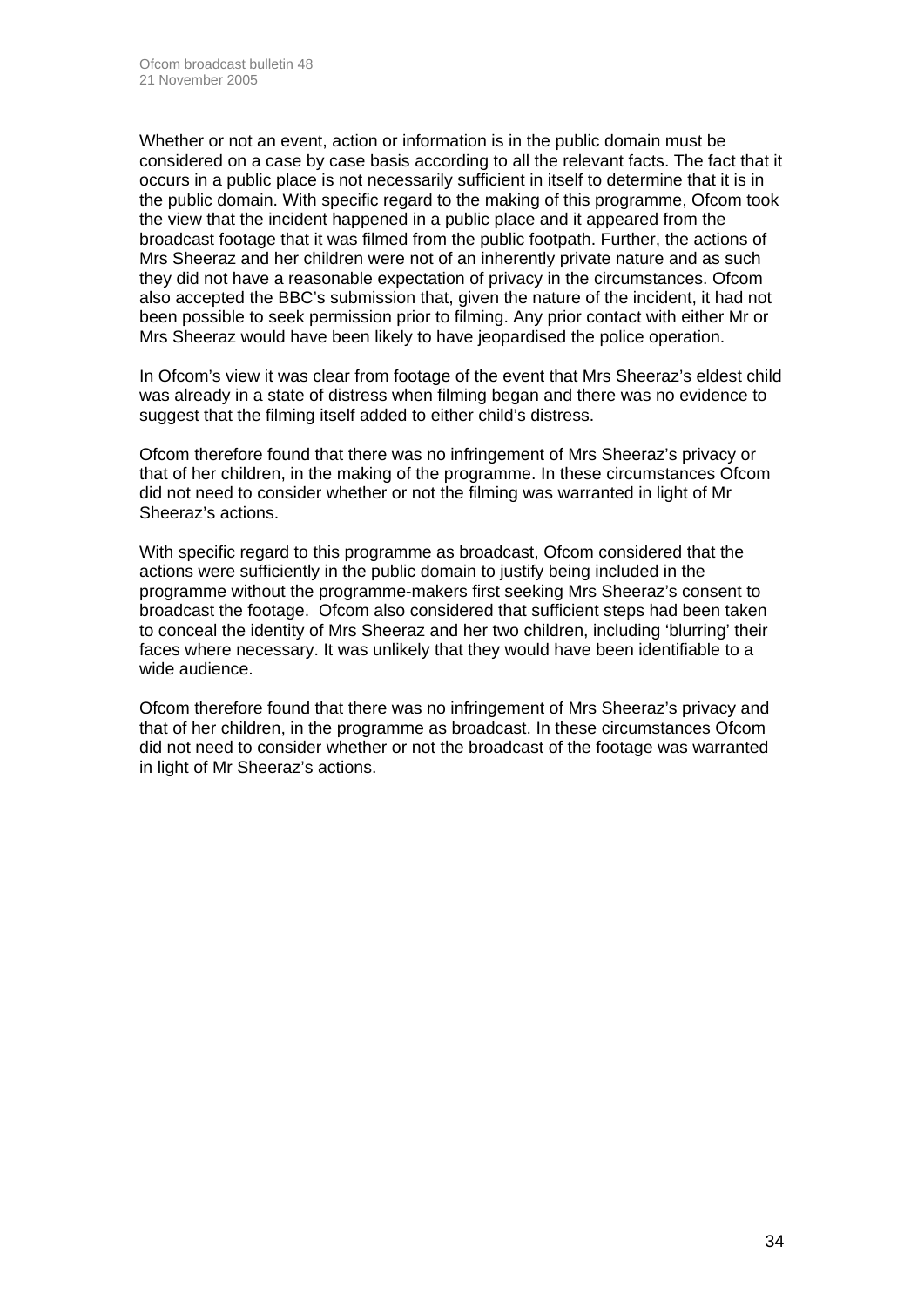# **Complaint by Mrs B A Awcock**

*Airport, BBC1, 28 April 2005* 

**Summary:** Ofcom has not upheld this complaint of infringement of privacy.

Mrs Awcock complained that her privacy was infringed in the broadcast of the programme in that footage of her was broadcast without her consent and without her being notified (something which the programme-makers had promised to do).

Ofcom considered that Mrs Awcock's actions were sufficiently in the public domain to justify being included in the programme without the programme-makers first needing to seek Mrs Awcock's consent to broadcast the footage. Ofcom also considered that Mrs Awcock was not engaged in any activity which might be considered intrinsically private and as such she had no reasonable expectation of privacy in the circumstances. Further, having viewed the untransmitted material, Ofcom noted that Mrs Awcock appeared to be fully aware of the filming, engaged with the programmemakers and raised no objection to filming or broadcast of the footage. In these particular circumstances, it was reasonable for the programme-makers to assume that Mrs Awcock consented to filming and broadcast of the footage.

Ofcom concluded that Mrs Awcock's privacy was not infringed in the broadcast of the programme.

# **Introduction**

This fly-on-the-wall documentary looked at the people who work at a major international airport. In this episode, a car was shown parked illegally outside the Arrivals building. It was claimed (by the passenger) that the driver (Mrs Awcock) was collecting her daughter and would only be a few minutes. Mrs Awcock eventually returned with her daughter, however, by then, she had received a parking ticket from traffic warden, Ms Nikki Taylor.

# **The Complaint**

#### **Mrs B A Awcock's case**

In summary, Mrs Awcock complained that her privacy was infringed in the broadcast of the programme in that footage of her was broadcast without her consent and without her being notified (something the programme-makers had promised to do).

# **The BBC's case**

In summary the BBC responded that Mrs Awcock was filmed in a public place and was aware that the programme-makers were following the traffic warden, Ms Taylor, as she carried out her duties. She was also aware that the programme-makers were from the programme *Airport* and did not object in any way to the filming.

Mrs Awcock was interviewed and freely gave her views on the parking and signage at Heathrow. The producer then told her "we have filmed the whole thing" and asked for her name and telephone number so that the programme-makers had a record of who she was and could inform her when the sequence would be shown. At the time Mrs Awcock seemed indifferent to the further contact she was offered. The BBC maintained there was nothing in the untransmitted footage of the incident to support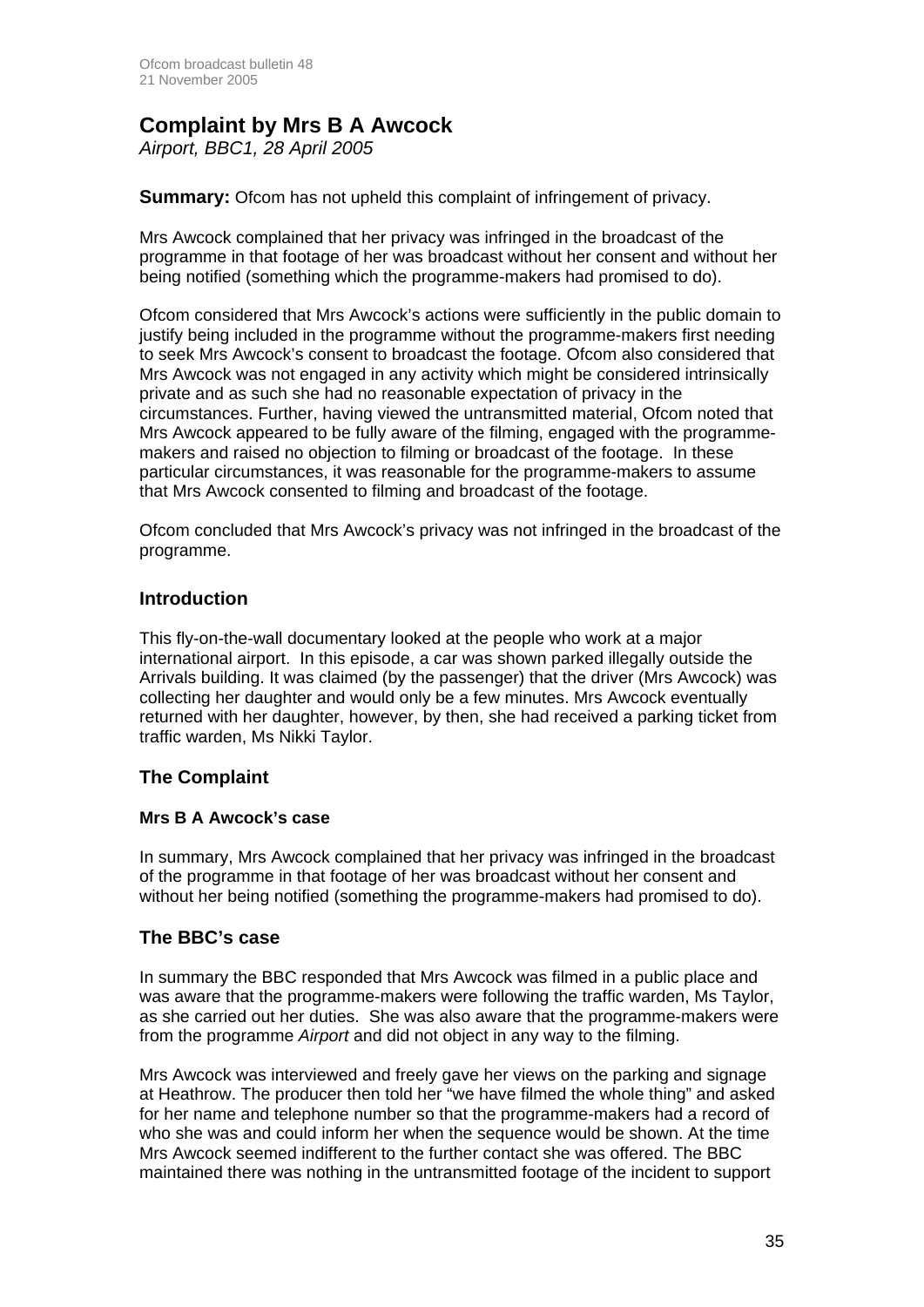Mrs Awcock's claim that the programme-makers said they would contact her to give her the choice of whether the footage would be shown or not. The BBC provided the untransmitted footage in support of their case.

The BBC acknowledged they had failed to contact Mrs Awcock prior to transmission to inform her of the date of transmission, for which they apologised during a phone conversation with the complainant.

#### **Decision**

Ofcom's statutory duties include the application, in the case of all television and radio services, of standards which provide adequate protection to members of the public and all other persons from unfair treatment and unwarranted infringements of privacy in programmes included in such services.

In carrying out its duties, Ofcom has regard to the need to secure that these standards are applied in a manner that best guarantees an appropriate level of freedom of expression. Ofcom is also obliged to have regard in all cases, to principles which require regulatory activities to be transparent, accountable, proportionate, consistent and targeted only at cases in which action is needed.

In Ofcom's view, whether or not an event, action or information is in the public domain must be considered on a case by case basis according to all the relevant facts. The fact that it occurs in a public place is not always sufficient in itself to determine that it is in the public domain and there may be circumstances where people can reasonably expect privacy even in a public place. However, in the particular circumstances of this case Ofcom considered that Mrs Awcock's actions were sufficiently in the public domain to justify being included in the programme without the programme-makers first needing to seek Mrs Awcock's consent to broadcast the footage. Ofcom also considered that Mrs Awcock was not engaged in any activity which might be considered intrinsically private and as such she had no reasonable expectation of privacy in the circumstances.

Further, having viewed the untransmitted material, Ofcom noted that Mrs Awcock appeared to be fully aware of the filming, engaged with the programme-makers and raised no objection to filming or broadcast of the footage. In these particular circumstances, it was reasonable for the programme-makers to assume that Mrs Awcock consented to filming and broadcast of the footage.

In Ofcom's view it was unfortunate that the BBC failed to notify Mrs Awcock of the transmission date as they had promised on this occasion. However, for the reasons stated above Ofcom concluded that Mrs Awcock's privacy was not infringed in the broadcast of the programme.

The complaint of infringement of privacy was not upheld.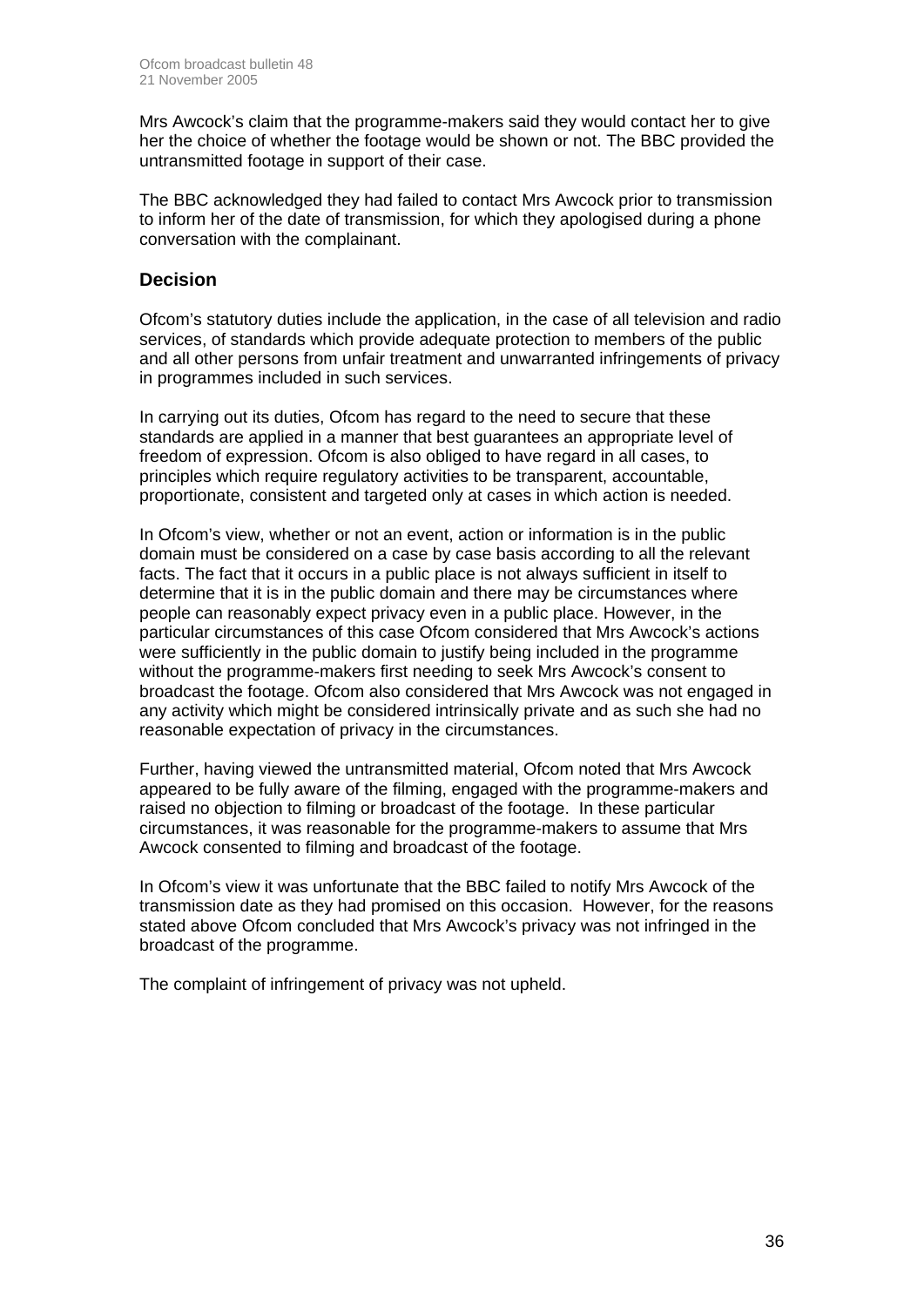# **Other programmes not in breach/out of remit**

# **19 October – 1 November 2005**

| Programme                       | <b>TX Date</b> | <b>Channel</b>             | Category     | <b>Complaints</b>   |
|---------------------------------|----------------|----------------------------|--------------|---------------------|
| A Place in Greece               | 12/10/2005     | Channel 4                  | Language     | $\overline{2}$      |
| A Very Social Secretary         | 20/10/2005     | Channel 4                  | Offence      | $\overline{2}$      |
| America's Next Top Model        | 30/08/2005     | Living                     | Offence      | 1                   |
| <b>Atomic Train</b>             | 08/10/2005     | Five                       | Scheduling   | 1                   |
| <b>Bam Bam Breakfast Show</b>   | 08/09/2005     | Kiss 100 FM                | Offence      | 1                   |
| <b>BBC News</b>                 | 14/10/2005     | BBC1                       | Offence      | 1                   |
| <b>BBC News</b>                 | 18/10/2005     | BBC1                       | Offence      | $\overline{2}$      |
| <b>BBC News 24</b>              | 05/09/2005     | <b>BBC News 24</b>         | Offence      | 1                   |
| <b>BBC Radio 4</b>              | 08/09/2005     | <b>BBC Radio 4</b>         | Offence      | $\mathbf 1$         |
|                                 |                | <b>BBC</b> Radio 5         |              |                     |
| <b>BBC Radio 5 Live</b>         | 10/10/2005     | Live                       | Offence      | $\overline{2}$      |
| <b>BBC World</b>                | 21/10/2005     | <b>BBC World</b>           | Offence      | $\overline{2}$      |
| <b>Blessed</b>                  | 21/10/2005     | BBC1                       | Offence      | 1                   |
| Boot Sale Treasure Hunt         | 24/10/2005     | ITV1                       | Offence      | $\mathbf 1$         |
| <b>Brum</b>                     | 16/10/2005     | <b>CBeebies</b>            | Offence      | 1                   |
| Casualty                        | 11/10/2005     | BBC1                       | Offence      | 1                   |
| Casualty @ Holby City           | 24/10/2005     | BBC1                       | Offence      | $\overline{2}$      |
| <b>Channel 4 News</b>           | 18/10/2005     | Channel 4                  | Offence      | 1                   |
| Come Dine with Me               | 14/09/2005     | Channel 4                  | Language     | 1                   |
|                                 |                |                            | Religious    |                     |
| <b>Coronation Street</b>        | 09/10/2005     | ITV1                       | Offence      | 1                   |
| <b>Coronation Street</b>        | 10/11/2005     | ITV1                       | Offence      | 1                   |
| <b>Coronation Street</b>        | 17/10/2005     | ITV1                       | Offence      | 3                   |
| <b>Coronation Street</b>        | 21/10/2005     | ITV1                       | Offence      | 1                   |
| <b>Coronation Street</b>        | 25/10/2005     | ITV1                       | Language     | 1                   |
| <b>Coronation Street</b>        | 23/10/2005     | ITV1                       | Offence      | 1                   |
| dick and dom in da bungalow     | 01/10/2005     | BBC1                       | Offence      | 1                   |
| dick and dom in da bungalow     | 08/10/2005     | BBC1                       | Offence      | 1                   |
| <b>Dirty Tricks</b>             | 14/10/2005     | Channel 4                  | Language     | 1                   |
| Dispatches: The Hurricane that  |                |                            |              |                     |
| Shamed                          | 31/10/2005     | Channel 4                  | Offence      | 1                   |
| Dr Who                          | 16/04/2005     | BBC1                       | Offence      | 3                   |
| Eastenders                      | 14/10/2005     | BBC1                       | Offence      | 1                   |
| Eastenders                      | 23/10/2005     | BBC1                       | Violence     | 1                   |
| Emmerdale                       | 02/10/2005     | ITV1                       | Offence      | 1                   |
| Emmerdale                       | 17/10/2005     | ITV1                       | Offence      | 3                   |
| Emmerdale                       | 26/10/2005     | ITV1                       | Offence      | 1                   |
| Five Live                       | 19/10/2005     | <b>BBC Radio 5</b><br>Live | Offence      | 1                   |
| <b>Frank Skinner Show</b>       | 29/09/2005     | ITV1                       | Offence      | 3                   |
| Friday Night With Jonathan Ross | 14/10/2005     | BBC1                       | Offence      | 4                   |
| Garden School                   | 21/10/2005     | BBC <sub>2</sub>           |              | 1                   |
|                                 |                |                            | Language     |                     |
| Gladiator                       | 23/10/2005     | Five                       | Violence     | 1<br>$\overline{c}$ |
| <b>GMTV</b>                     | 19/10/2005     | ITV1                       | Impartiality |                     |
| <b>GMTV</b>                     | 21/10/2005     | ITV1                       | Offence      | $\mathbf{1}$        |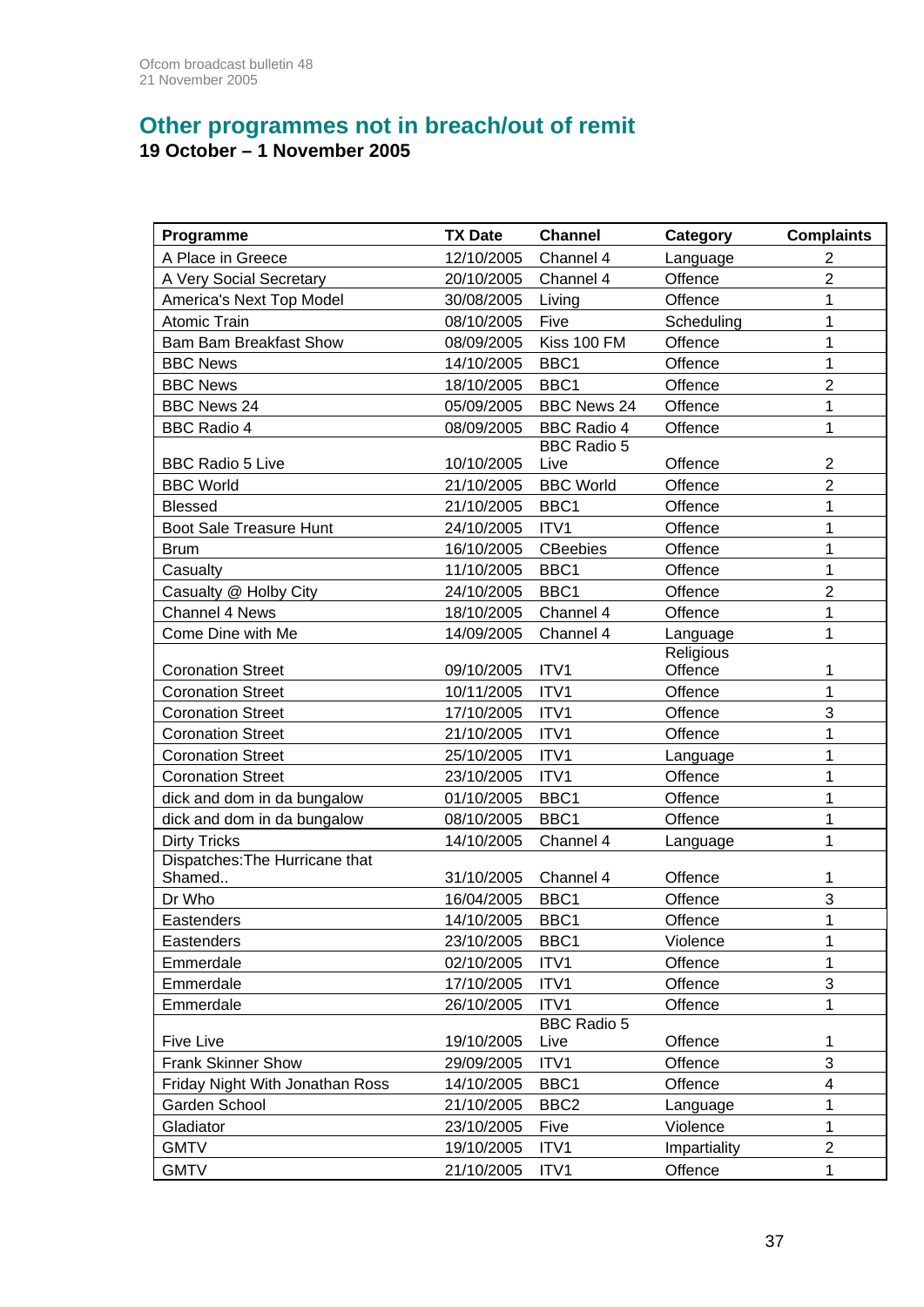| <b>Ground Control</b>             | 13/10/2005 | Five              | Language     | 1              |
|-----------------------------------|------------|-------------------|--------------|----------------|
| <b>Gypsy Wars</b>                 | 25/09/2005 | BBC <sub>3</sub>  | Impartiality | 1              |
| Home and Away                     | 17/10/2005 | Five              | Offence      | 1              |
| <b>House Auction</b>              | 18/10/2005 | Channel 4         | Offence      | 1              |
| <b>ITV News</b>                   | 06/10/2005 | ITV1              | Offence      | $\mathbf 1$    |
| <b>ITV News</b>                   | 19/10/2005 | ITV1              | Offence      | $\mathbf 1$    |
|                                   |            |                   | Religious    |                |
| Jack Dee Live at the Apollo       | 19/09/2005 | BBC1              | Offence      | 1              |
| Jack Dee Live at the Apollo       | 17/10/2005 | BBC1              | Offence      | $\overline{2}$ |
| James O'Brien                     | 23/09/2005 | LBC97.3           | Offence      | $\mathbf 1$    |
| Jamie's Great Escape              | 12/10/2005 | Channel 4         | Offence      | 1              |
| Jamie's Great Escape              | 20/10/2005 | Channel 4         | Offence      | 1              |
| Jamie's Great Escape              | 25/10/2005 | Channel 4         | Offence      | 1              |
| Jamie's Great Escape              | 27/10/2005 | Channel 4         | Offence      | 1              |
| Jericho                           | 16/10/2005 | <b>ITV</b>        | Offence      | 1              |
| Jonathan Ross                     | 22/01/2005 | BBC1              | Offence      | 1              |
| Jonathan Ross                     | 01/10/2005 | BBC1              | Offence      | $\mathbf 1$    |
| Kate Moss: Fashion Victim?        | 03/10/2005 | Sky One           | Offence      | 1              |
| Key 103 Radio                     | 07/08/2005 | <b>Key103</b>     | Offence      | 1              |
| London Today                      | 18/10/2005 | ITV1              | Offence      | 1              |
| London Tonight                    | 14/10/2005 | ITV1              | Offence      | 1              |
| Lost                              | 16/10/2005 | Channel 4         | Violence     | 1              |
| Love Soup                         | 11/10/2005 | BBC1              | Offence      | $\overline{2}$ |
|                                   |            | Men and           |              |                |
| Mike Reid Live and Uncensored     | 22/10/2005 | Motors            | Offence      | 1              |
| <b>MTV</b>                        | 16/10/2005 | <b>MTV</b>        | Offence      | 1              |
| <b>MTV Base</b>                   | 21/10/2005 | <b>MTV</b>        | Offence      | 1              |
| <b>National Television Awards</b> | 26/10/2005 | ITV1              | Language     | 1              |
| <b>National Television Awards</b> | 26/10/2005 | ITV1              | Violence     | $\overline{2}$ |
| Neighbours                        | 19/10/2005 | <b>BBC</b>        | Scheduling   | $\mathbf 1$    |
| Nick Ferrari                      | 14/09/2005 | LBC97.3           | Offence      | $\mathbf 1$    |
| Nip/Tuck                          | 25/10/2005 | Sky One           | Offence      | $\overline{1}$ |
| Parkinson                         | 16/10/2005 | ITV1              | Offence      | 1              |
| Parkinson                         | 15/10/2005 | ITV1              | Offence      | 1              |
|                                   |            |                   | Religious    |                |
| Pope Joan                         | 22/10/2005 | BBC <sub>2</sub>  | Offence      | 1              |
| Race Swap                         | 17/10/2005 | Five              | Offence      | 1              |
| Radio 1                           | 25/07/2005 | <b>BBC</b>        | Offence      | $\overline{2}$ |
| <b>Real Families</b>              | 11/10/2005 | ITV1              | Offence      | 3              |
| Richard and Judy                  | 10/10/2005 | Channel 4         | Language     | 1              |
| Rock FM                           | 20/10/2005 | 97.4 Rock FM      | Offence      | 1              |
| Rogue Traders                     | 20/10/2005 | BBC1              | Offence      | 1              |
| Room 101                          | 19/10/2005 | BBC <sub>2</sub>  | Offence      | 1              |
| Rose & Maloney                    | 26/09/2005 | ITV1              | Advertising  | 1              |
| Scrapheap Challenge               | 23/10/2005 | Channel 4         | Offence      | 1              |
| Setanta Sport                     | 16/10/2005 | Setanta Sport     | Offence      | $\mathbf 1$    |
| Should I Worry About              | 27/09/2005 | BBC1              | Offence      | 1              |
| Soccer AM                         | 15/10/2005 | <b>Sky Sports</b> | Offence      | 1              |
| Spoons                            | 14/10/2005 | Channel 4         | Offence      | $\overline{2}$ |
| Swinging                          | 19/10/2005 | Five              | Offence      | 1              |
| Tales From the Green Valley       | 21/10/2005 | BBC <sub>2</sub>  | Language     | 1              |
|                                   |            |                   |              |                |